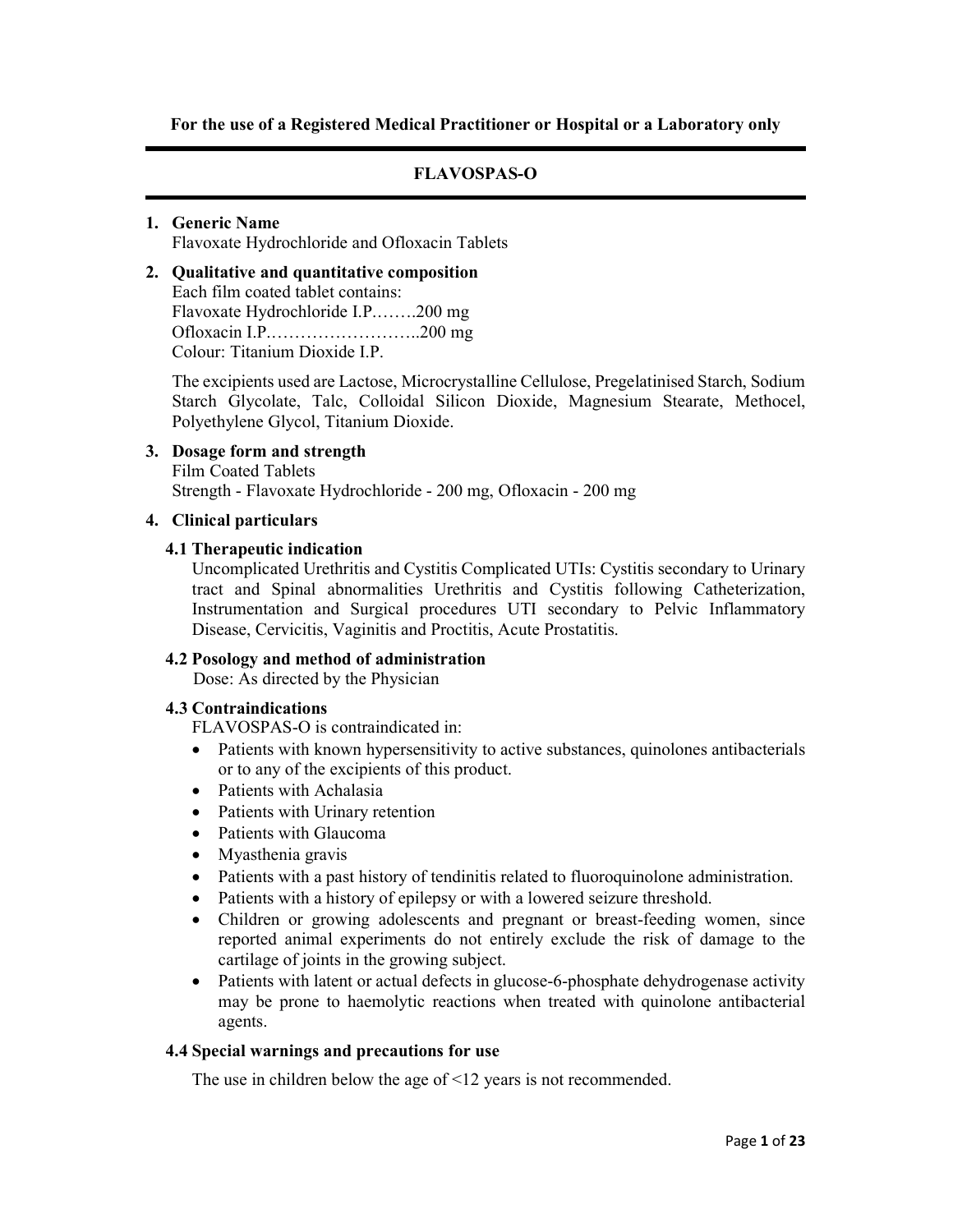The use of FLAVOSPAS-O should be avoided in patients who have experienced serious adverse reactions in the past when using quinolone or fluoroquinolone containing products. Treatment of these patients with ofloxacin should only be initiated in the absence of alternative treatment options and after careful benefit/risk assessment.

Methicillin-resistant S. aureus are very likely to possess co-resistance to fluoroquinolones, including ofloxacin. Therefore, FLAVOSPAS-O is not recommended for the treatment of known or suspected MRSA infections unless laboratory results have confirmed susceptibility of the organism to ofloxacin (and commonly recommended antibacterial agents for the treatment of MRSA-infections are considered inappropriate).

# Escherichia coli infection

Resistance to fluoroquinolones of E. coli – the most common pathogen involved in urinary tract infections – varies across the European Union. Prescribers are advised to take into account the local prevalence of resistance in E. coli to fluoroquinolones. Ofloxacin is not the drug of first choice for pneumonia caused by Pneumococci or Mycoplasma or infection caused by β-haemolytic Streptococci.

# Neisseria gonorhoeae infections

Due to increase in resistance to N. gonorrhoeae, ofloxacin should not be used as empirical treatment option in suspected gonococcal infection (urethral gonococcal infection, pelvic inflammatory disease and epididymo-orchitis), unless the pathogen has been identified and confirmed as susceptible to ofloxacin. If clinical improvement is not achieved after 3 days of treatment, the therapy should be reconsidered.

# Pelvic inflammatory disease

For pelvic inflammatory disease, ofloxacin should only be considered in combination with anaerobe coverage.

# Hypersensitivity and allergic reactions

Hypersensitivity and allergic reactions have been reported for fluoroquinolones after first administration. Anaphylactic and anaphylactoid reactions can progress to lifethreatening shock, even after the first administration. In these cases, ofloxacin should be discontinued and suitable treatment (e.g treatment for shock) should be initiated.

# Severe bullous reactions

Cases of severe bullous skin reactions such as Stevens-Johnson syndrome or toxic epidermal necrolysis have been reported with ofloxacin. Patients should be advised to contact their doctor immediately prior to continuing treatment if skin and/or mucosal reactions occur.

# Clostridium difficile-associated disease

Diarrhoea, particularly if severe, persistent and/or bloody, during or after treatment with ofloxacin (including several weeks after treatment), may be symptomatic of pseudo- membranous colitis (CDAD). CDAD may range in severity from mild to life threatening, the most severe form which is pseudomembranous colitis. It is therefore important to consider this diagnosis in patients who develop serious diarrhoea during or after treatment with ofloxacin .If pseudo-membranous colitis is suspected, ofloxacin must be stopped immediately.

Appropriate specific antibiotic therapy must be started without delay (e.g. oral vancomycin, oral teicoplanin or metronidazole). Products inhibiting the peristalsis are contraindicated in this clinical situation.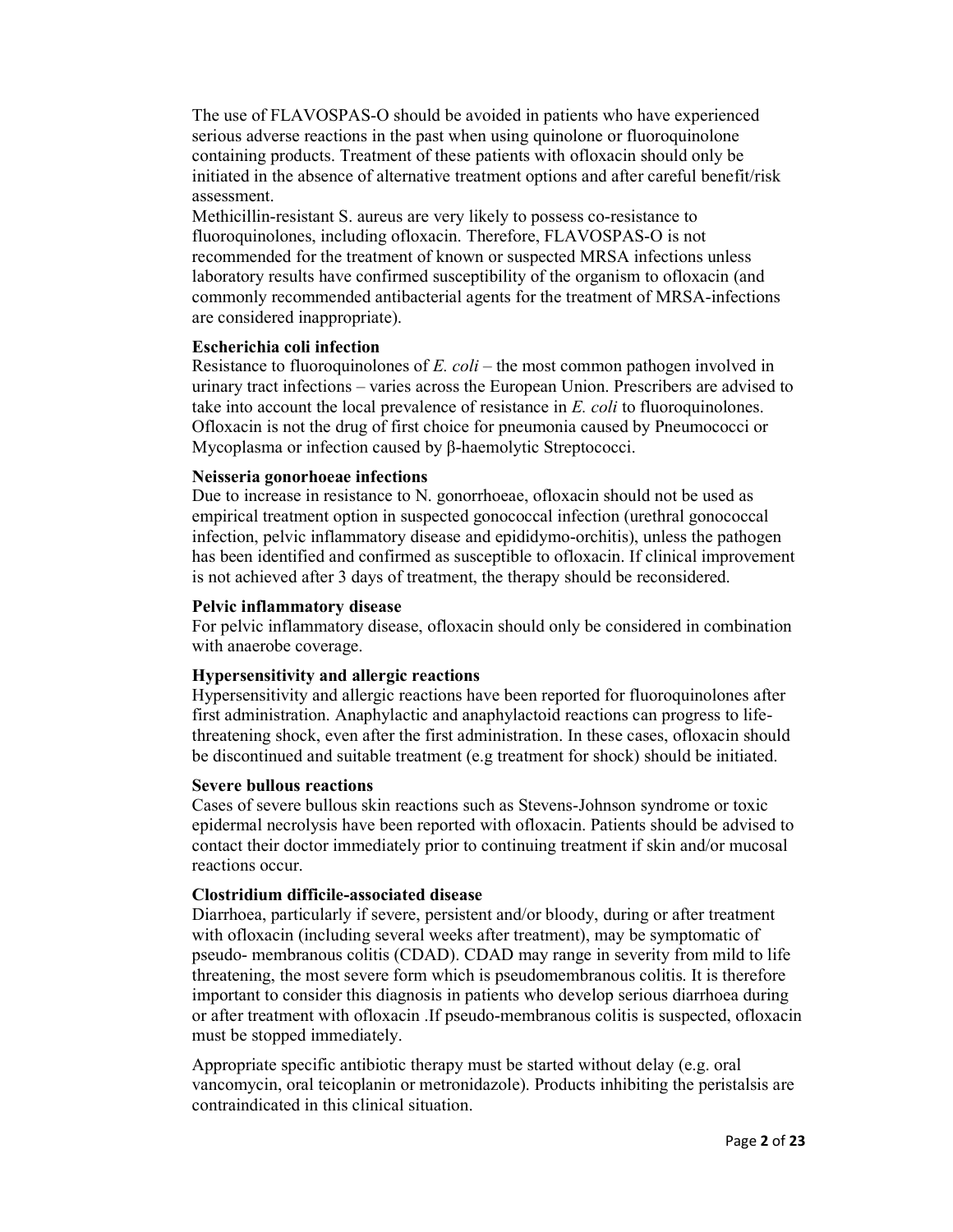### Patients predisposed to seizures

Quinolones may lower the seizure threshold and may trigger seizures. Ofloxacin is contraindicated in patients with a history of epilepsy and, as with other quinolones, ofloxacin should be used with extreme caution in patients predisposed to seizures.

Such patients may be patients with pre-existing central nervous system lesions, concomitant treatment with fenbufen and similar non-steroidal anti-inflammatory drugs or with drugs which lower the cerebral seizure threshold, such as theophylline.

In case of convulsive seizures, treatment with ofloxacin should be discontinued

Prolonged, disabling and potentially irreversible serious adverse drug reactions Very rare cases of prolonged (continuing months or years), disabling and potentially irreversible serious adverse drug reactions affecting different, sometimes multiple, body systems (musculoskeletal, nervous, psychiatric and senses) have been reported in patients receiving quinolones and fluoroquinolones irrespective of their age and preexisting risk factors. Ofloxacin should be discontinued immediately at the first signs or symptoms of any serious adverse reaction and patients should be advised to contact their prescriber for advice.

# Tendinitis and tendon rupture

Tendinitis and tendon rupture (especially but not limited to Achilles tendon), sometimes bilateral, may occur as early as within 48 hours of starting treatment with quinolones and fluoroquinolones and have been reported to occur even up to several months after discontinuation of treatment. The risk of tendinitis and tendon rupture is increased in older patients, patients with renal impairment, patients with solid organ transplants, and those treated concurrently with corticosteroids. Therefore, concomitant use of corticosteroids should be avoided.

At the first sign of tendinitis (e.g. painful swelling, inflammation) the treatment with ofloxacin should be discontinued and alternative treatment should be considered. The affected limb(s) should be appropriately treated (e.g. immobilisation). Corticosteroids should not be used if signs of tendinopathy occur.

# Patients with renal impairment

Since active substances are mainly excreted by the kidneys, the dose of FLAVOSPAS-O should be adjusted and caution is therefore required in patients with renal impairment.

# QT interval prolongation

Very rare cases of QT interval prolongation have been reported in patients taking fluoroquinolones. Caution should be taken when using fluoroquinolones, including ofloxacin, in patients with known risk factors for prolongation of the QT interval such as, for example:

• congenital long QT syndrome

• concomitant use of drugs that are known to prolong the QT interval (e.g. Class IA and III anti-arrhythmics, tricyclic antidepressants, macrolides, antipsychotics)

- uncorrected electrolyte imbalance (e.g. hypokalaemia, hypomagnesaemia)
- cardiac disease (e.g. heart failure, myocardial infarction, bradycardia)

• Elderly patients and women may be more sensitive to QTc-prolonging medications. Therefore, caution should be taken when using fluoroquinolones, including Ofloxacin, in these populations.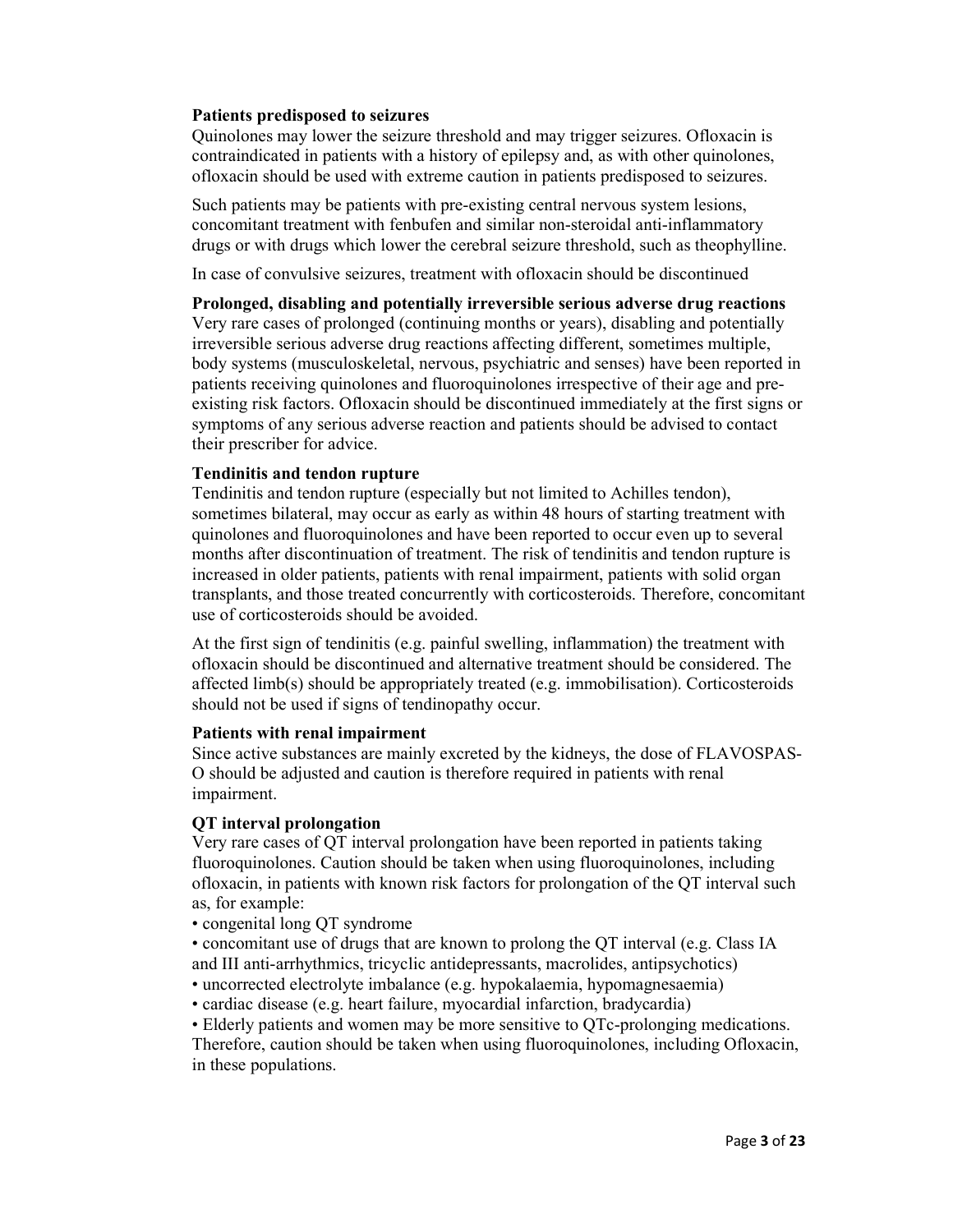### Aortic aneurysm and dissection

Epidemiologic studies report an increased risk of aortic aneurysm and dissection after intake of fluoroquinolones, particularly in the older population.

Therefore, fluoroquinolones should only be used after careful benefit-risk assessment and after consideration of other therapeutic options in patients with positive family history of aneurysm disease, or in patients diagnosed with pre-existing aortic aneurysm and/or aortic dissection, or in presence of other risk factors or conditions predisposing for aortic aneurysm and dissection (e.g. Marfan syndrome, vascular Ehlers-Danlos syndrome, Takayasu arteritis, giant cell arteritis, Behcet's disease, hypertension, known atherosclerosis).

In case of sudden abdominal, chest or back pain, patients should be advised to immediately consult a physician in an emergency department.

#### Patients with history of psychotic disorder

Psychotic reactions have been reported in patients receiving fluoroquinolones. In some cases these have progressed to suicidal thoughts or self-endangering behaviour including suicide attempt, sometimes after a single dose. In the event that a patient develops these reactions, ofloxacin should be discontinued and appropriate measures instituted.

Ofloxacin should be used with caution in patients with a history of psychotic disorder or in patients with psychiatric disease.

### Patients with impaired liver function

Ofloxacin should be used with caution in patients with impaired liver function, as liver damage may occur. Cases of fulminant hepatitis potentially leading to liver failure (including fatal cases) have been reported with fluoroquinolones. Patients should be advised to stop treatment and contact their doctor if signs and symptoms of hepatic disease develop such as anorexia, jaundice, dark urine, pruritis or tender abdomen.

#### Patients treated with vitamin K antagonists

Due to possible increase in coagulation tests (PT/INR) and/or bleeding in patients treated with fluoroquinolones, including ofloxacin, in combination with a vitamin K antagonist (e.g.warfarin), coagulation tests should be monitored when these drugs are given concomitantly.

#### Myasthenia gravis

Fluoroquinolones, including ofloxacin, have neuromuscular blocking activity and may exacerbate muscle weakness in patients with myasthenia gravis. Postmarketing serious adverse reactions, including deaths and the requirement for respiratory support, have been associated with fluoroquinolone use in patients with myasthenia gravis. Ofloxacin is not recommended in patients with a known history of myasthenia gravis

#### Prevention of photosensitisation

Photosensitisation has been reported with ofloxacin. It is recommended that patients should not expose themselves unnecessarily to strong sunlight or to artificial UV rays (e.g. sunray lamp, solarium), during treatment and for 48 hours following treatment discontinuation in order to prevent photosensitisation

#### Superinfection

As with other antibiotics, the use of ofloxacin, especially if prolonged, may result in overgrowth of non-susceptible organisms. Repeated evaluation of the patient's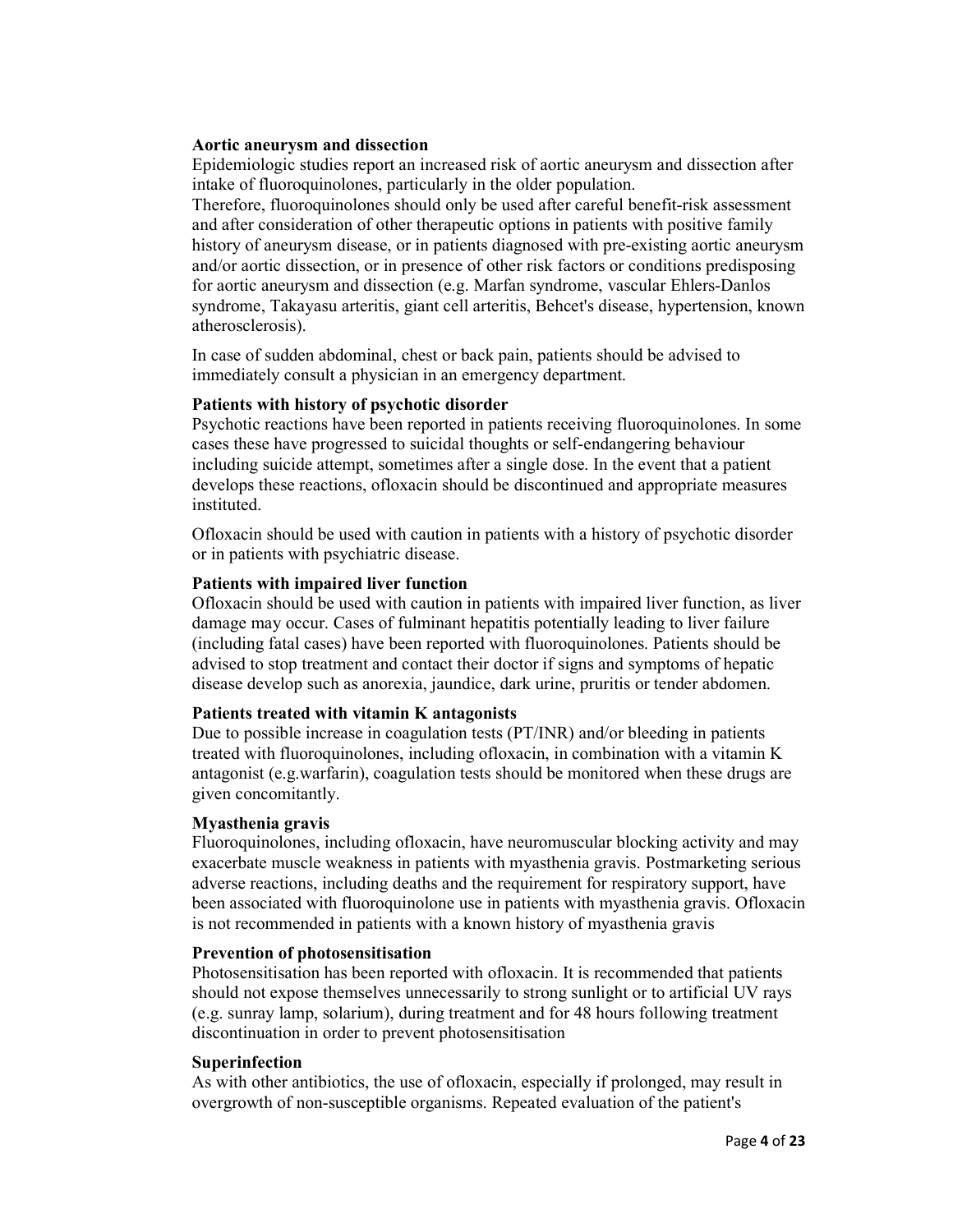condition is essential. If secondary infection occurs during therapy, appropriate measures should be taken.

### Peripheral neuropathy

Cases of sensory or sensorimotor polyneuropathy resulting in paraesthesia, hypaesthesia, dysesthesia, or weakness have been reported in patients receiving quinolones and fluoroquinolones. Patients under treatment with ofloxacin should be advised to inform their doctor prior to continuing treatment if symptoms of neuropathy such as pain, burning, tingling, numbness, or weakness develop in order to prevent the development of potentially irreversible condition.

# Dysglycaemia

As with all quinolones, disturbances in blood glucose, including both hyperglycaemia and hypoglycaemia have been reported, usually in diabetic patients receiving concomitant treatment with an oral hypoglycaemic agent (e.g. glibenclamide) or with insulin. Cases of hypoglycaemic coma have been reported. In these diabetic patients, careful monitoring of blood glucose is recommended.

# Patients with glucose-6-phosphate-dehydrogenase deficiency

Patients with latent or diagnosed glucose-6-phosphate-dehydrogenase deficiency may be predisposed to haemolytic reactions if they are treated with quinolones. Therefore, if ofloxacin has to be used in these patients, potential occurrence of haemolysis should be monitored.

### Vision disorders

If vision becomes impaired or any effects on the eyes are experienced, an eye specialist should be consulted immediately.

# Interference with laboratory tests

In patients treated with ofloxacin, determination of opiates in urine may give falsepositive results. It may be necessary to confirm positive opiate screens by more specific method.

# Patients with rare hereditary disorders

Patients with rare hereditary disorders of galactose intolerance, the Lapp lactase deficiency or glucose-galactose malabsorption should not take this medicine.

# 4.5 Drugs interactions

# Drugs known to prolong QT interval

Ofloxacin, like other fluoroquinolones, should be used with caution in patients receiving drugs known to prolong the QT interval (e.g. Class IA and III antiarrhythmics, tricyclic antidepressants, macrolides, antipsychotics).

# Antacids, Sucralfate, Metal Cations

Co-administered magnesium/aluminium antacids, sucralfate, zinc or iron preparations can reduce absorption. Therefore, ofloxacin should be taken 2 hours before such preparations.

Prolongation of bleeding time has been reported during concomitant administration of FLAVOSPAS-O and anticoagulants.

# Theophylline, fenbufen or similar non-steroidal antiinflammatory drugs

No pharmacokinetic interactions of ofloxacin were found with theophylline in a reported clinical study. However, a pronounced lowering of the cerebral seizure threshold may occur when quinolones are given concurrently with theophylline,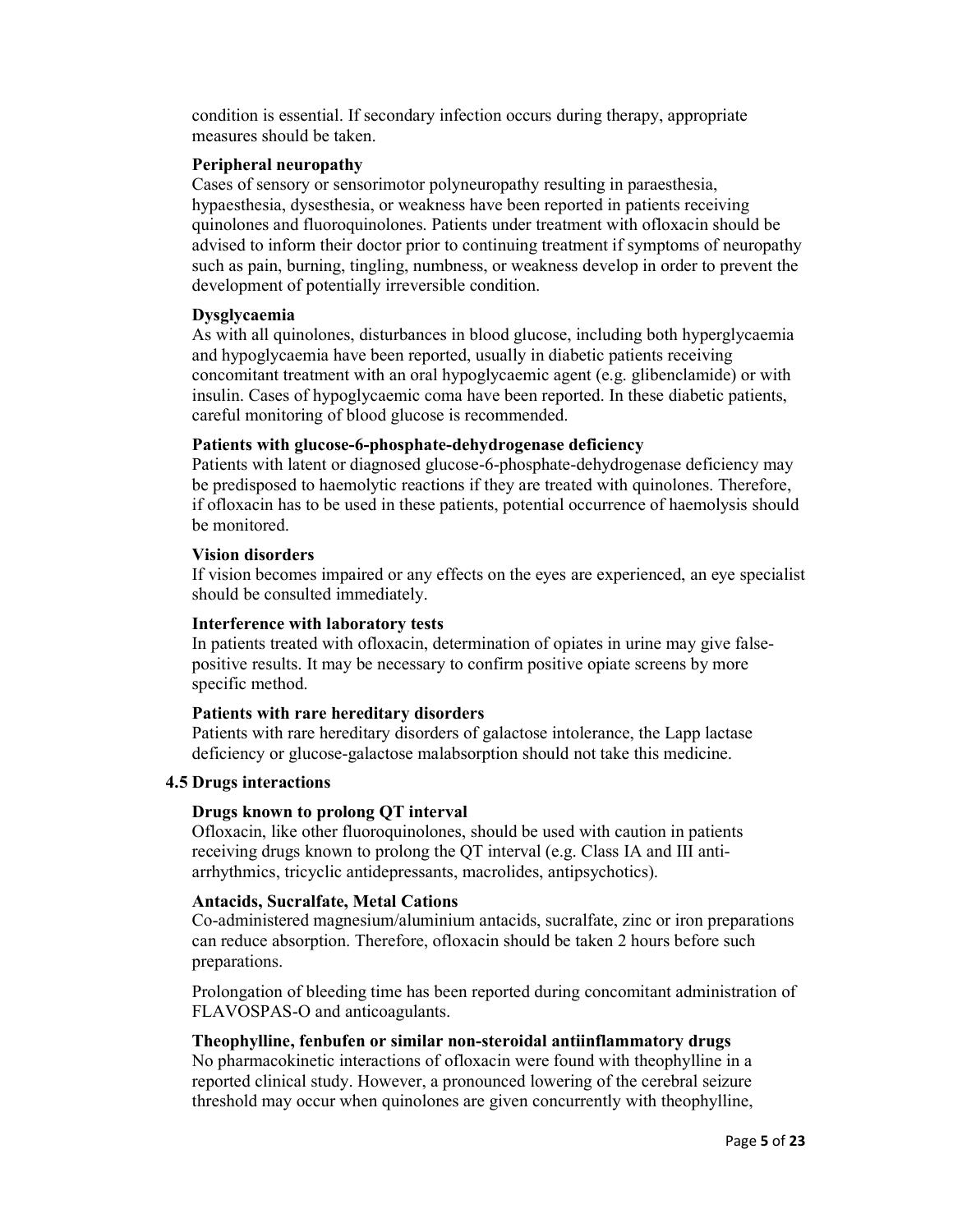nonsteroidal antiinflammatory drugs, or other agents, which lower the seizure threshold.

In case of convulsive seizures, treatment with ofloxacin should be discontinued.

# Glibenclamide

Ofloxacin may cause a slight increase in serum concentrations of glibenclamide administered concurrently; patients treated with this combination should be closely monitored.

# Probenecid, cimetidine, furosemide and methotrexate

Probenecid decreased the total clearance of ofloxacin by 24%, and increased AUC by 16%. The proposed mechanism is a competition or inhibition for active transport at the renal tubular excretion. Caution should be exercised when ofloxacin is coadministered with drugs that affect the tubular renal secretion such as probenecid, cimetidine, furosemide and methotrexate.

# Vitamin K antagonists

Increased coagulation tests (PT/INR) and/or bleeding, which may be severe, have been reported in patients treated with ofloxacin in combination with a vitamin K antagonist (e.g. warfarin) Coagulation tests should be monitored in patients treated with vitamin K antagonists because of a possible increase in the effect of coumarin derivatives.

# 4.6 Use in special populations (such as pregnant women, lactating women, paediatric patients, geriatric patients etc.)

# **Pregnancy**

Based on a limited amount of reported human data, the use of FLAVOSPAS-O in the first trimester of pregnancy has not been associated with an increased risk of major malformations or other adverse effects on pregnancy outcome. Reported animal studies of ofloxacin have shown damage to the joint cartilage in immature animals but no teratogenic effects. Therefore, FLAVOSPAS-O should not be used during pregnancy.

# Breast-feeding

Ofloxacin is excreted into human breast milk in small amounts while it is unknown whether flavoxate (metabolites) is excreted in human milk. Because of the potential for arthropathy and other serious toxicity in the nursing infant, breast-feeding should be discontinued during treatment with ofloxacin.

# 4.7 Effects on ability to drive and use machines

Since there have been occasional reports of somnolence, impairment of skills, dizziness and visual disturbances, patients should know how they react to FLAVOSPAS-O before they drive or operate machinery. These effects may be enhanced by alcohol.

# 4.8 Undesirable effects

The source of the below ADRs frequencies is represented by data reported through clinical trials, observational studies, and spontaneous reporting.

| System organ<br>class          | Commo<br>n<br>(≥1/100<br>to $\leq 1/10$ | Uncommon<br>$(21/1,000)$ to<br><1/100 | Rare<br>$(21/10,000)$ to<br><1/1,000 | Very rare<br>(< 1/10,000) | Not known<br>(cannot be)<br>estimated<br>from available<br>$data)**$ |
|--------------------------------|-----------------------------------------|---------------------------------------|--------------------------------------|---------------------------|----------------------------------------------------------------------|
| Infections and<br>infestations |                                         | Fungal<br>infection,                  |                                      |                           |                                                                      |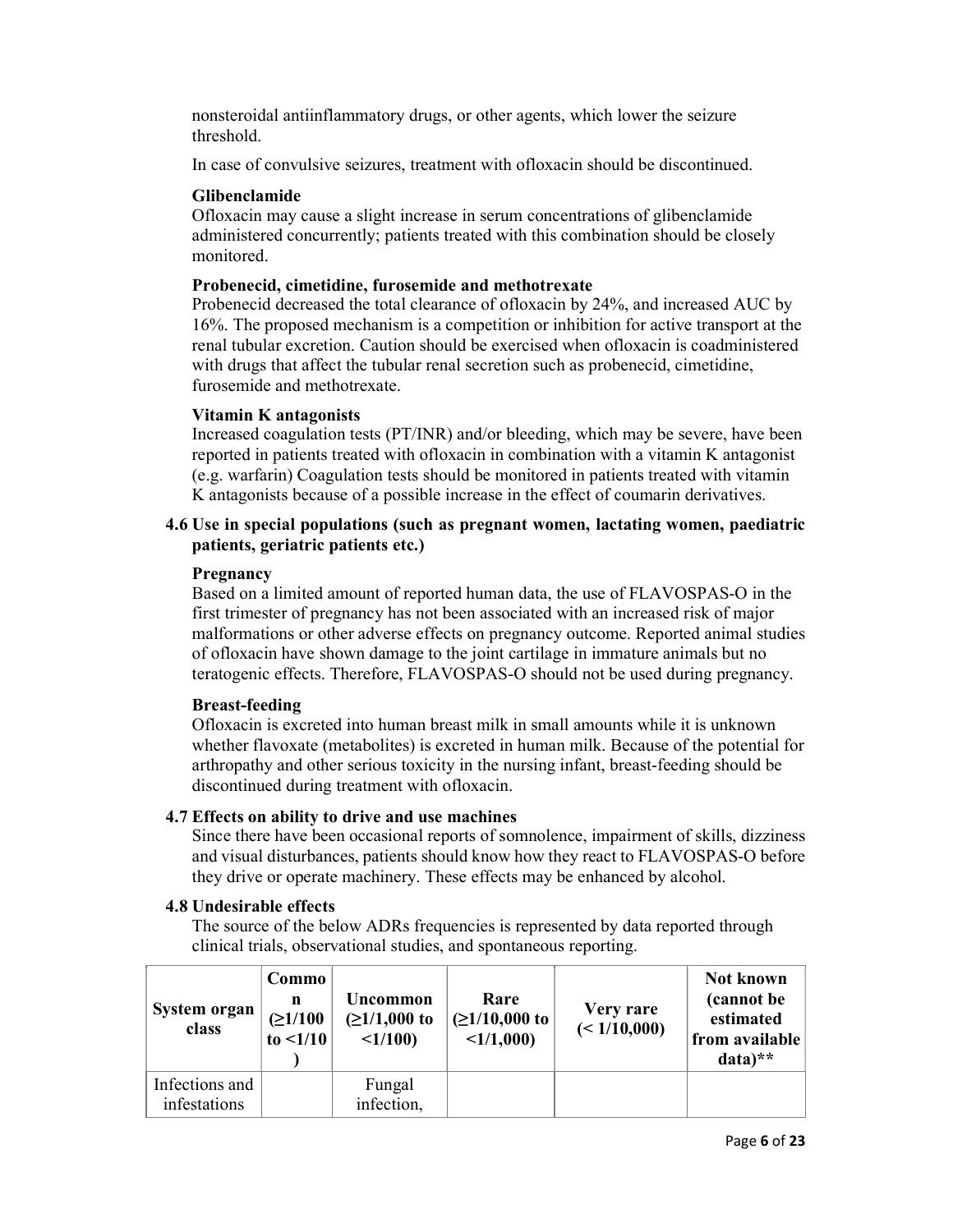| System organ<br>class                             | Commo<br>n<br>(≥1/100<br>to $\leq 1/10$<br>Ι | Uncommon<br>$(≥1/1,000$ to<br><1/100      | Rare<br>$(21/10,000)$ to<br><1/1,000                                                                                    | Very rare<br>(< 1/10,000)                                                                                                | Not known<br>(cannot be<br>estimated<br>from available<br>data)**                                                                                           |
|---------------------------------------------------|----------------------------------------------|-------------------------------------------|-------------------------------------------------------------------------------------------------------------------------|--------------------------------------------------------------------------------------------------------------------------|-------------------------------------------------------------------------------------------------------------------------------------------------------------|
|                                                   |                                              | Pathogen<br>resistance                    |                                                                                                                         |                                                                                                                          |                                                                                                                                                             |
| Blood and the<br>lymphatic<br>system<br>disorders |                                              |                                           |                                                                                                                         | Anaemia<br>Haemolytic<br>anaemia,<br>Leukopenia,<br>Eosinophilia,<br>Thrombocytopeni<br>a                                | Agranulocytosi<br>Bone marrow<br>failure                                                                                                                    |
| Immune<br>system<br>disorders                     |                                              |                                           | Anaphylactic<br>reaction**,<br>Anaphylactoi<br>d reaction**,<br>Angioedema*<br>ж                                        | Anaphylactic<br>shock**,<br>Anaphylactoid<br>shock**                                                                     | Hypersensitivit<br>y                                                                                                                                        |
| Metabolism<br>and Nutrition<br>disorders          |                                              |                                           | Anorexia                                                                                                                |                                                                                                                          | Hypoglycaemia<br>in diabetics<br>treated with<br>hypoglycaemic<br>agents<br>Hyperglycaemi<br>a<br>Hypoglycaemic<br>coma                                     |
| Psychiatric<br>Disorders*                         |                                              | Agitation,<br>Sleep disorder,<br>Insomnia | Psychotic<br>disorder (for<br>e.g.<br>hallucination),<br>Anxiety,<br>Confusional<br>state,<br>Nightmares,<br>Depression |                                                                                                                          | Psychotic<br>disorder and<br>depression with<br>self-<br>endangering<br>behaviour<br>including<br>suicidal<br>ideation or<br>suicide attempt<br>Nervousness |
| Nervous<br>system<br>disorders*                   |                                              | Dizziness,<br>Headache,<br>Somnolence     | Paraesthesia,<br>Dysgeusia,<br>Parosmia                                                                                 | Peripheral<br>sensory<br>neuropathy**<br>Peripheral<br>sensory motor<br>neuropathy**<br>Convulsion**,<br>Extra-pyramidal | Tremor<br>Dyskinesia<br>Ageusia<br>Syncope<br>Benign<br>intracranial<br>hypertension                                                                        |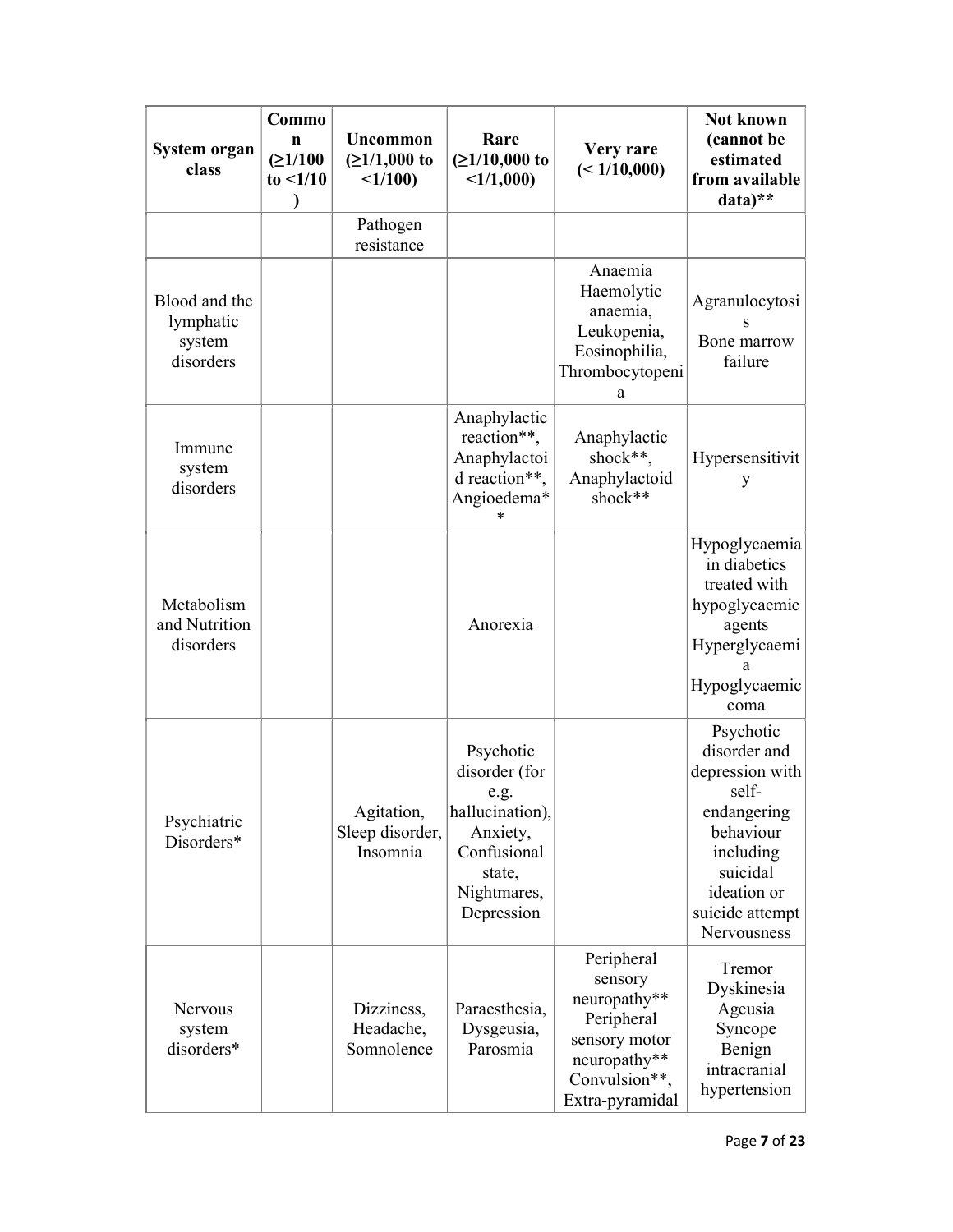| System organ<br>class                                    | Commo<br>n<br>(21/100)<br>to $\leq 1/10$ | Uncommon<br>$(≥1/1,000$ to<br><1/100                                    | Rare<br>$(21/10,000)$ to<br><1/1,000                                          | Very rare<br>(<1/10,000)                                      | Not known<br>(cannot be<br>estimated<br>from available<br>data)**                                                                                                                  |
|----------------------------------------------------------|------------------------------------------|-------------------------------------------------------------------------|-------------------------------------------------------------------------------|---------------------------------------------------------------|------------------------------------------------------------------------------------------------------------------------------------------------------------------------------------|
|                                                          |                                          |                                                                         |                                                                               | symptoms or<br>other disorders of<br>muscular<br>coordination | (Pseudotumor<br>cerebri).                                                                                                                                                          |
| Eye disorders*                                           |                                          | Eye irritation,<br>Visual<br>impairment                                 | Visual<br>disturbance                                                         |                                                               | Uveitis<br>Glaucoma                                                                                                                                                                |
| Ear and<br>labyrinth<br>disorders*                       |                                          | Vertigo                                                                 |                                                                               | Tinnitus, Hearing<br>loss                                     | Hearing<br>impaired                                                                                                                                                                |
| Cardiac<br>disorders                                     |                                          |                                                                         | Tachycardia                                                                   |                                                               | Ventricular<br>arrhythmias,<br>torsades de<br>pointes<br>(reported<br>predominantly<br>in patients with<br>risk factors for<br>QT<br>prolongation),<br><b>ECG QT</b><br>prolonged, |
| Vascular<br>disorders                                    |                                          |                                                                         | Hypotension                                                                   |                                                               | Palpitations                                                                                                                                                                       |
| Respiratory,<br>thoracic and<br>mediastinal<br>disorders |                                          | Cough,<br>Nasopharyngiti<br>S                                           | Dyspnoea,<br><b>Bronchospas</b><br>m                                          |                                                               | Allergic<br>pneumonitis,<br>Severe<br>dyspnoea                                                                                                                                     |
| Gastro-<br>intestinal<br>disorders                       | Nausea                                   | Abdominal<br>pain,<br>Dry mouth,<br>Diarrhea,<br>Vomiting,<br>Dyspepsia | Enterocolitis,<br>sometimes<br>haemorrhagic                                   | Pseudo-<br>membranous<br>colitis*<br>Jaundice<br>cholestatic  | Flatulence<br>Constipation<br>Pancreatitis                                                                                                                                         |
| Hepato-bilary<br>disorders                               |                                          |                                                                         | Hepatic<br>enzymes<br>increased<br>(ALAT,<br>ASAT, LDH,<br>gamma-GT<br>and/or |                                                               | Jaundice,<br>Hepatitis,<br>which may be<br>severe**;<br>Severe liver<br>injury,<br>including cases                                                                                 |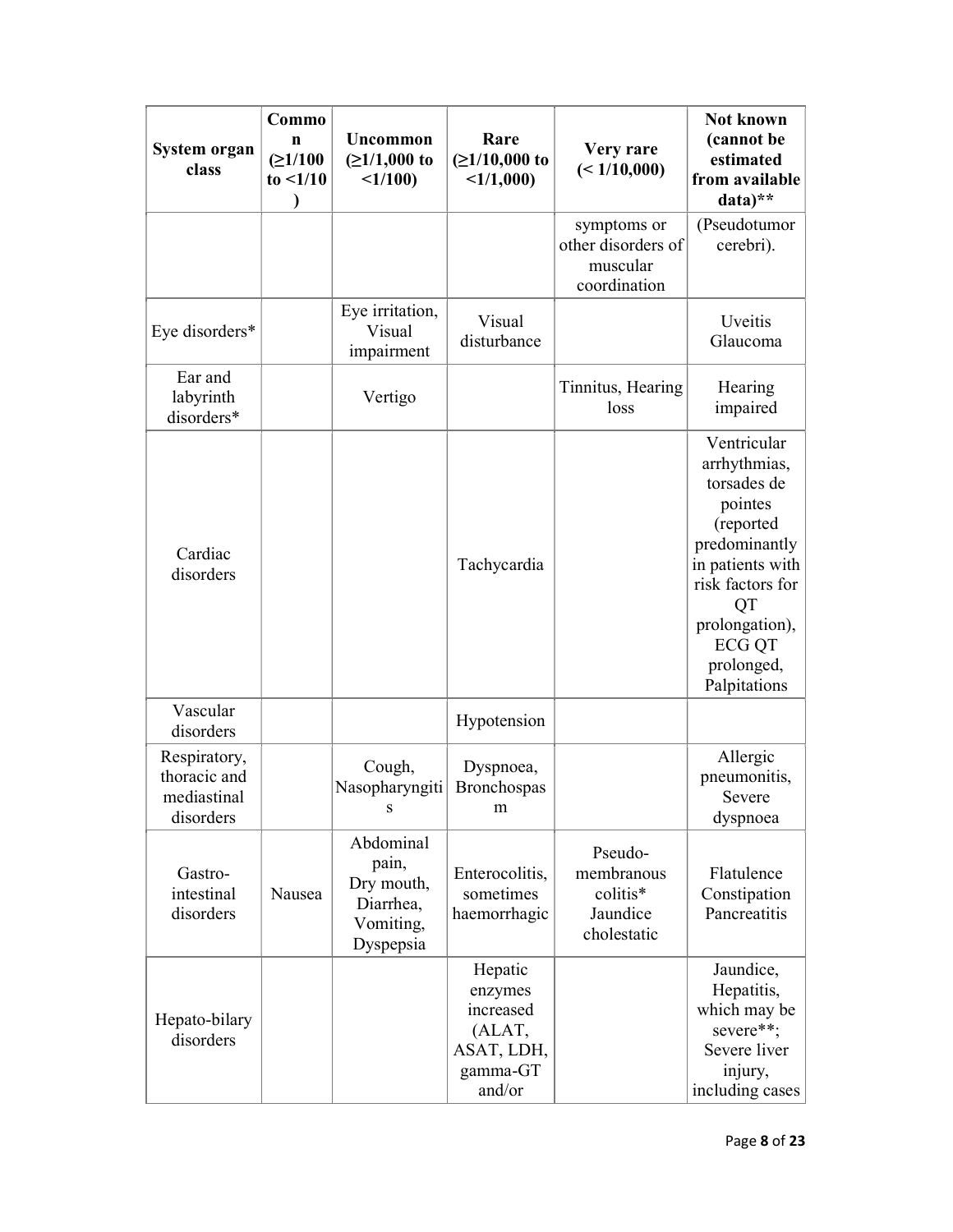| System organ<br>class                                         | Commo<br>$\mathbf n$<br>(21/100<br>to $\leq 1/10$<br>Ι | Uncommon<br>$(21/1,000)$ to<br><1/100 | Rare<br>$(≥1/10,000$ to<br><1/1,000                          | <b>Very rare</b><br>(<1/10,000)                                                                                                                                                                                   | Not known<br>(cannot be<br>estimated<br>from available<br>data)**                                                                               |
|---------------------------------------------------------------|--------------------------------------------------------|---------------------------------------|--------------------------------------------------------------|-------------------------------------------------------------------------------------------------------------------------------------------------------------------------------------------------------------------|-------------------------------------------------------------------------------------------------------------------------------------------------|
|                                                               |                                                        |                                       | alkaline<br>phosphatase)<br>Blood<br>bilirubin<br>increased  |                                                                                                                                                                                                                   | of acute liver<br>failure,<br>sometimes<br>fatal, have been<br>reported<br>primarily in<br>patients with<br>underlying liver<br>disorders       |
| Skin and<br>subcutaneous<br>tissue disorders                  |                                                        | Pruritus, Rash                        | Urticaria, Hot<br>flushes,<br>Hyperhidrosis<br>Pustular rash | Erythema<br>multiforme,<br>Toxic epidermal<br>necrolysis, Photo-<br>sensitivity<br>reaction**, Drug<br>eruption<br>Vascular purpura,<br>Vasculitis, which<br>can lead in<br>exceptional cases<br>to skin necrosis | Stevens-<br>Johnson<br>syndrome;<br>Acute<br>generalized<br>exanthemous<br>pustulosis; drug<br>rash<br>Stomatitis;<br>Exfoliative<br>dermatitis |
| Musculoskeleta<br>l and<br>Connective<br>tissue<br>disorders* |                                                        |                                       | Tendonitis                                                   | Arthralgia,<br>Myalgia, Tendon<br>rupture (e.g.<br>Achilles tendon)<br>which may occur<br>within 48 hours<br>of treatment start<br>and may be<br>bilateral.                                                       | Rhabdomyolysi<br>s and/or<br>Myopathy,<br>Muscular<br>weakness<br>Muscle tear,<br>muscle rupture<br>Ligament<br>rupture<br>Arthritis            |
| Renal and<br>Urinary<br>disorders                             |                                                        |                                       | Urinary<br>retention,<br>Serum<br>creatinine<br>increased    | Acute renal<br>failure                                                                                                                                                                                            | Acute<br>interstitial<br>nephritis                                                                                                              |
| Congenital and<br>familial/genetic<br>disorders               |                                                        |                                       |                                                              |                                                                                                                                                                                                                   | Attacks of<br>porphyria in<br>patients with<br>porphyria                                                                                        |
| General<br>disorders and<br>administration                    |                                                        |                                       |                                                              |                                                                                                                                                                                                                   | Asthenia<br>Pyrexia                                                                                                                             |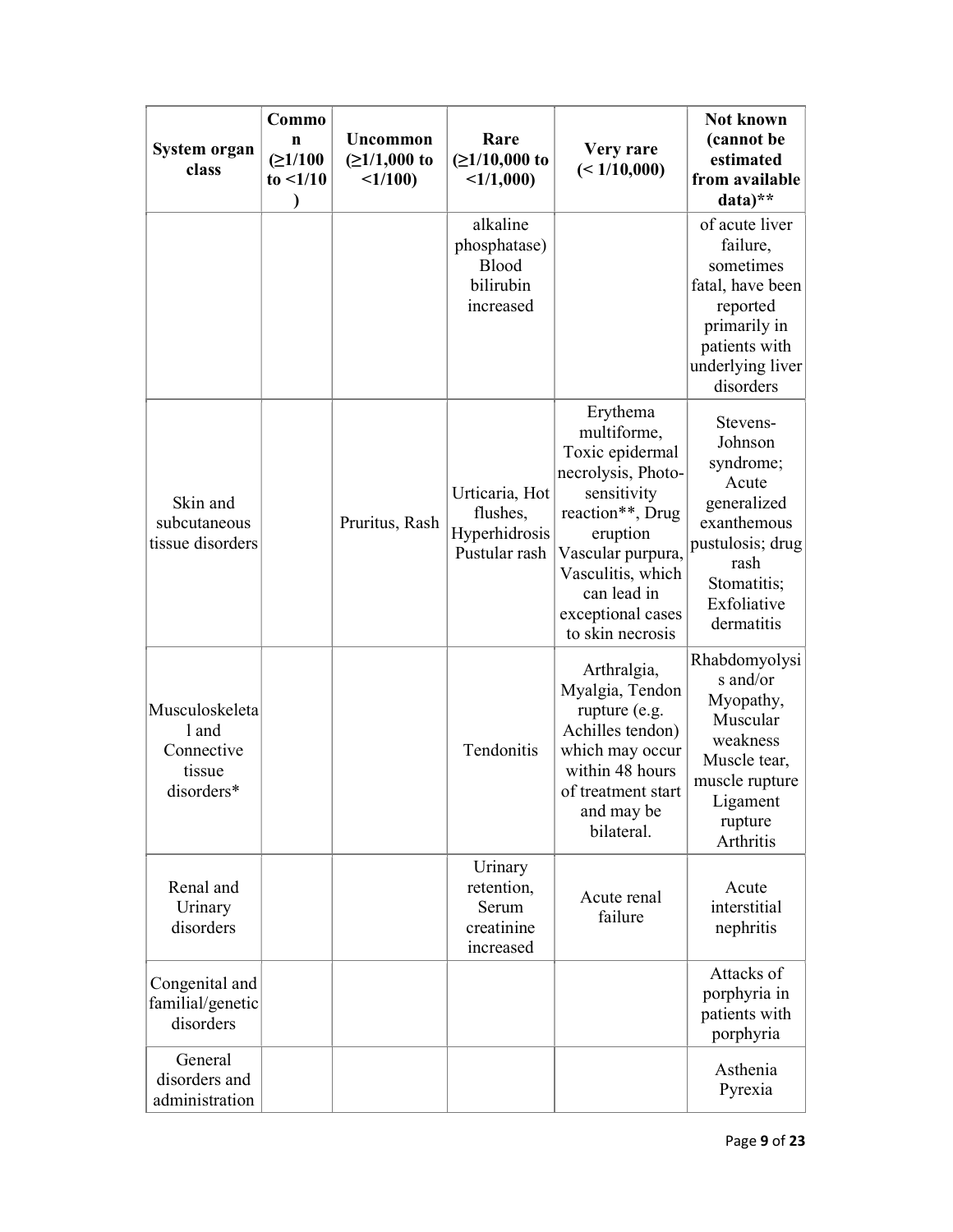| System organ<br>class | Commo<br>n<br>(≥1/100<br>to $\leq 1/10$ | Uncommon<br>$(21/1,000)$ to<br><1/100 | Rare<br>$(21/10,000)$ to<br><1/1,000 | Very rare<br>(< 1/10,000) | Not known<br>(cannot be)<br>estimated<br>from available<br>$data)**$ |
|-----------------------|-----------------------------------------|---------------------------------------|--------------------------------------|---------------------------|----------------------------------------------------------------------|
| site<br>conditions*   |                                         |                                       |                                      |                           | Pain (including)<br>pain in the<br>back, chest and<br>extremities)   |

\*Very rare cases of prolonged (up to months or years), disabling and potentially irreversible serious drug reactions affecting several, sometimes multiple, system organ classes and senses (including reactions such as tendonitis, tendon rupture, arthralgia, pain in extremities, gait disturbance, neuropathies associated with paraesthesia, depression, fatigue, memory impairment, sleep disorders, and impairment of hearing, vision, taste and smell) have been reported in association with the use of quinolones and fluoroquinolones in some cases irrespective of pre-existing risk factors.

\*\* postmarketing experience.

# Reporting of side effects

If you get any side effects, talk to your doctor, pharmacist or nurse. This includes any possible side effects not listed in this leaflet. You can also report side effects directly via any point of contact of Torrent Pharma available at: http://www.torrentpharma.com/Index.php/site/info/adverse\_event\_reporting.

#### 4.9 Overdose

The most important signs to be expected following acute overdosage are CNS symptoms such as confusion, dizziness, impairment of consciousness and seizures, increases QT interval as well as gastrointestinal reactions such as nausea and mucosal erosions.

CNS effects including confusional state, convulsion, hallucination, and tremor have been observed in reported post marketing experience.

In the case of overdose, steps to remove any unabsorbed FLAVOSPAS-O e.g. gastric lavage, administration of adsorbents and sodium sulphate, if possible during the first 30 minutes, are recommended; antacids are recommended for protection of the gastric mucosa. A fraction of FLAVOSPAS-O may be removed from the body with haemodialysis. Peritoneal dialysis and CAPD are not effective in removing ofloxacin from the body. No specific antidote exists.

Elimination of FLAVOSPAS-O may be increased by forced diuresis.

In the event of overdose, symptomatic treatment should be implemented. ECG monitoring should be undertaken, because of the possibility of QT interval prolongation.

#### 5. Pharmacological properties

# 5.1 Mechanism of Action

#### Flavoxate

The mechanism of action involves intracellular cyclic AMP accumulation and calcium blocking activity. It inhibits bladder contractions induced by various agonists or by electrical stimulation and inhibits the frequency of bladder voiding contractions. It increases bladder volume capacity, reduces the threshold and micturition pressure.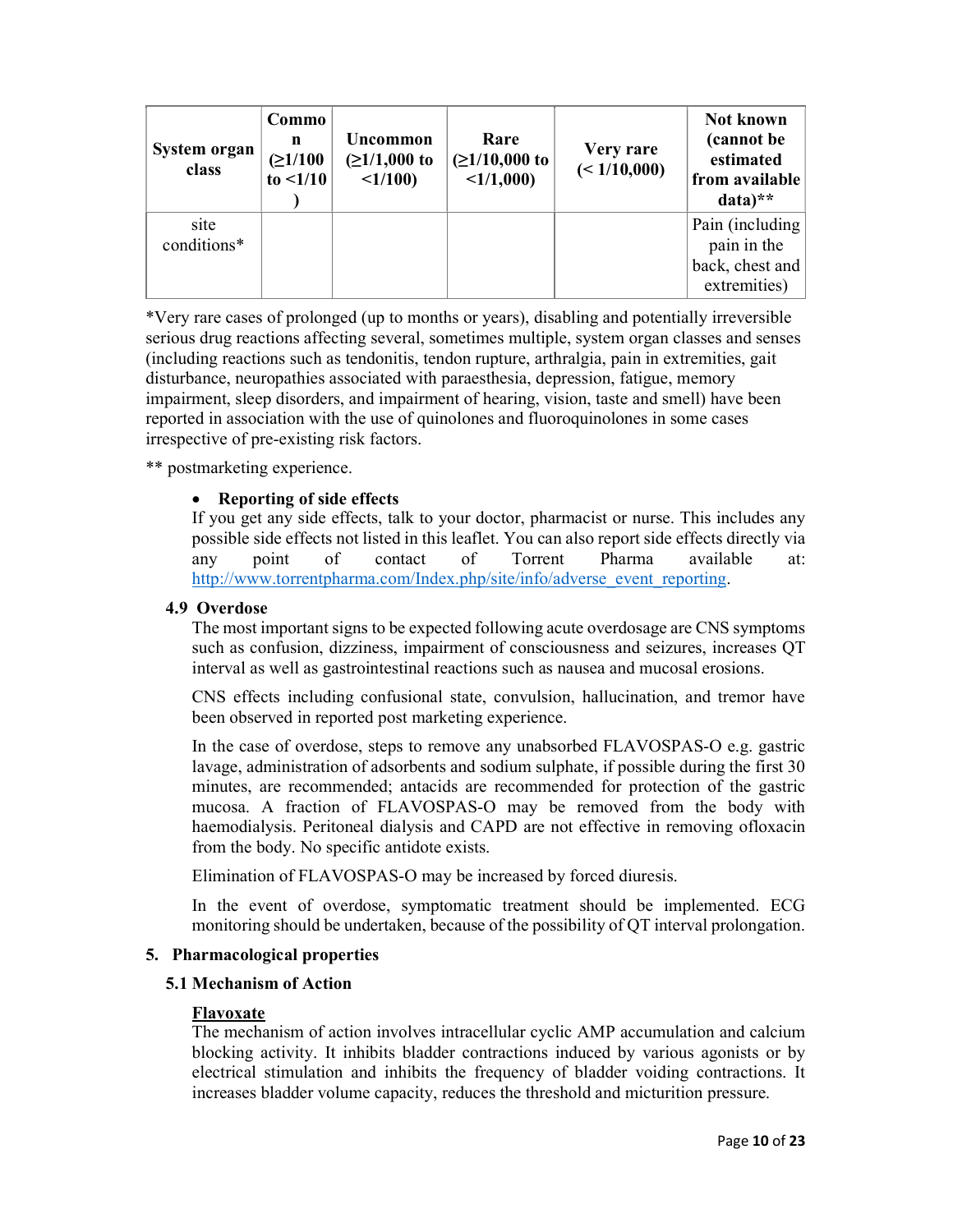# **Ofloxacin**

Ofloxacin is a quinolone-carboxylic acid derivative with a wide range of antibacterial activity against both gram negative and gram positive organisms. It is active after oral administration.

The primary mode of action of the quinolones is the specific inhibition of bacterial DNA gyrase. This enzyme is required for DNA replication, transcription, repair and recombination. Its inhibition leads to expansion and destabilisation of the bacterial DNA and hence to cell death.

It appears that certain quinolones, including ofloxacin, have a second non RNA dependent action on bacterial cells, which enhances bactericidal effectiveness. The nature of this second action has not yet been clarified.

# 5.2 Pharmacodynamic properties

# Flavoxate

Pharmacotherapeutic group: Urinary antispasmodics ATC code: G04BD02

Flavoxate hydrochloride (and its main metabolite methyl flavone carboxylic acid, MFCA) is an antispasmodic selective to the urinary tract. In reported animal and human studies, flavoxate hydrochloride has been shown to have a direct antispasmodic action on smooth muscle fibres..

# **Ofloxacin**

Pharmacotherapeutic group: Quinolone antibacterials, Fluoroquinolones ATC code: J01M A01

PK/PD relationship

Fluoroquinolones have a concentration-dependent bactericidal activity, with a moderate post antibiotic effect. For this class of antimicrobials, the ratio between AUC and MIC or Cmax and MIC is predictive of clinical success.

# Mechanisms of resistance

Resistance to ofloxacin is acquired through a stepwise process by target site mutations in both type II topoisomerases, DNA gyrase and topoisomerase IV. Other resistance mechanisms such as permeation barriers (common in Pseudomonas aeruginosa) and efflux mechanisms may also affect susceptibility to ofloxacin

# Susceptibility testing breakpoints

Breakpoints separate susceptible strains from strains with intermediate susceptibility and the latter from resistant strains.

| <b>MIC</b> breakpoint (mg/L)  |                    |                    |  |  |  |
|-------------------------------|--------------------|--------------------|--|--|--|
| Microorganism                 | Susceptible $\leq$ | <b>Resistant</b> > |  |  |  |
| Enterobacteriaceae            | 0.5                |                    |  |  |  |
| Staphylococcus spp.           |                    | 1 <sup>a</sup>     |  |  |  |
| Streptococcus pneumoniae $^b$ | 0.125              |                    |  |  |  |
| Haemophilus influenzae        | 0.5                | 0.5                |  |  |  |
| Moraxella catarrhalis         | 0.5                | 0.5                |  |  |  |
| Neisseria gonorrheae          | 0.125              | 0.25               |  |  |  |

Breakpoints set by EUCAST: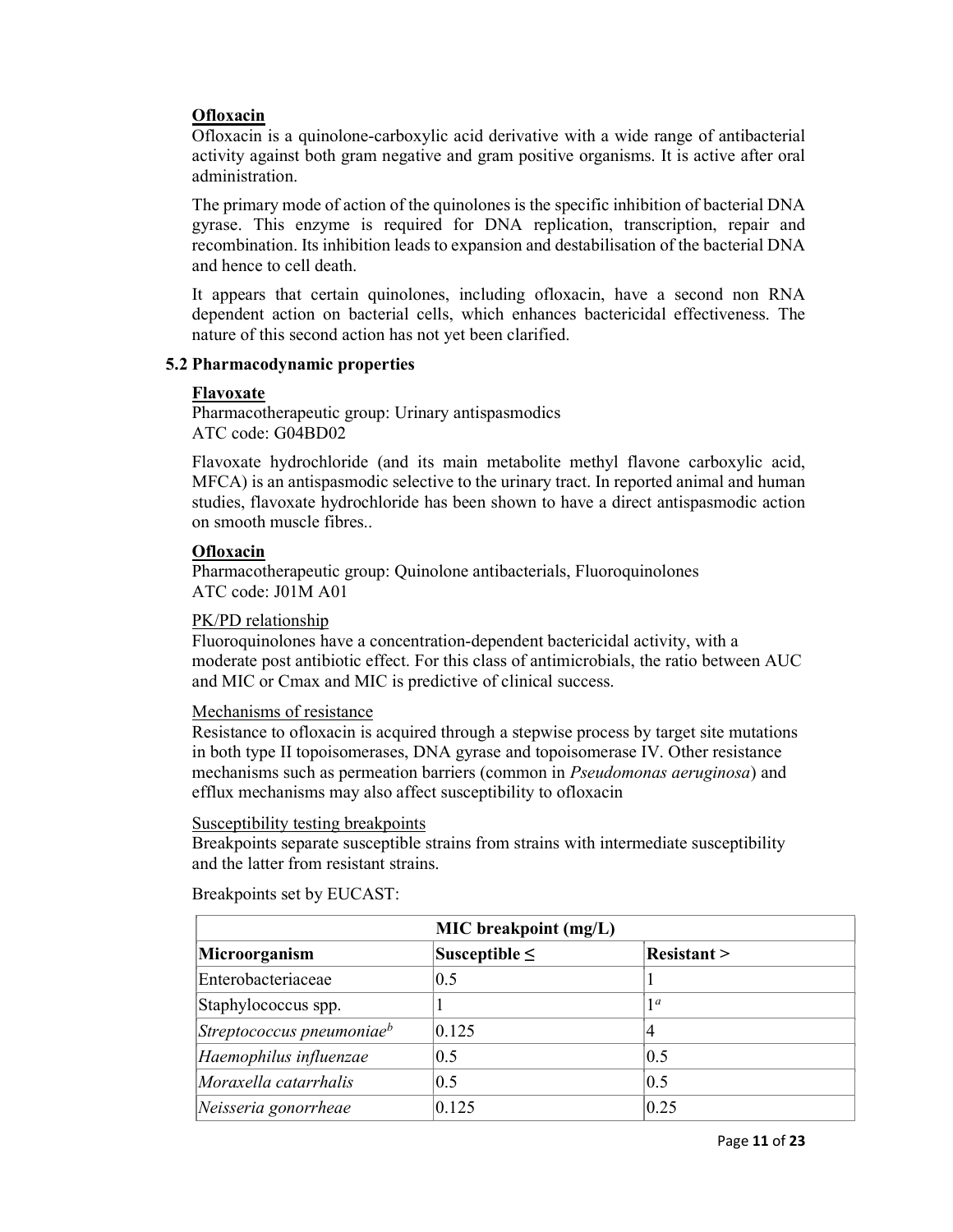a. Breakpoints relate to high dose therapy

b. Wild type S. pneumonia are not considered susceptible to ofloxacin and are therefore categorized as intermediate

#### Susceptibility

The prevalence of resistance may vary geographically and over time for selected species and local information on resistance is desirable, particularly when treating severe infections. As necessary, expert advice should be sought when the local prevalence of resistance is such that the utility of the agent in at least some types of infections is questionable.

Commonly susceptible species, including microorganisms with intermediate susceptibility

AerobicGram-positivemicro-organisms

Bacillus anthracis Bordetella pertussis Corynebacteria Streptococci

AerobicGram-negativemicro-organisms Campylobacter

Enterobacter Haemophilus influenzae Legionella pneumophila Moraxella catarrhalis Morganella morganii Proteus vulgaris Salmonella Shigella Yersinia

Othermicro-organisms Chlamydia

Chlamydophila pneumonia Mycoplasma hominis Mycoplasma pneumoniae Ureaplasma urealyticum

# Species for which acquired resistance may be a problem

AerobicGram-positivemicro-organisms Staphylococci coagulase negative Staphylococcus aureus (methicillin-sensitive) Streptococcus pneumoniae

AerobicGram-negativemicro-organisms

Acinetobacter baumannii Citrobacter freundii Escherichia coli Klebsiella oxytoca Klebsiella pneumoniae Neisseria gonorrhoeae Proteus mirabilis Pseudomonas aeruginosa Serratia

Inherently resistant organisms

AerobicGram-positivemicro-organisms Enterococci

Listeria monocytogenes

Nocardia Staphylococci methi-R

Anaerobicmicro-organisms Bacteroides spp.

Clostridium difficile

Therapeutic doses of ofloxacin are devoid of pharmacological effects on the voluntary or autonomic nervous systems.

# 5.3 Pharmacokinetic properties

#### Flavoxate

Reported oral studies in man have indicated that flavoxate is readily absorbed from the intestine and converted, to a large extent, almost immediately to MFCA.

As per reported data, following an IV dose (equimolar to 100 mg), the following parameters were calculated for flavoxate: T½ 83.3 mins: apparent volume of distribution 2.89 l/kg. The apparent distribution of MFCA was 0.20 l/kg. No free flavoxate was found in urine (24 hours). However, 47% of the dose was excreted as MFCA.

Following single oral dosing to volunteers of 200 mg and 400 mg flavoxate, almost no free flavoxate was detected in the plasma. The peak level of MFCA was attained at 30- 60 mins after the 200 mg dose and at around two hours following the 400 mg dose. The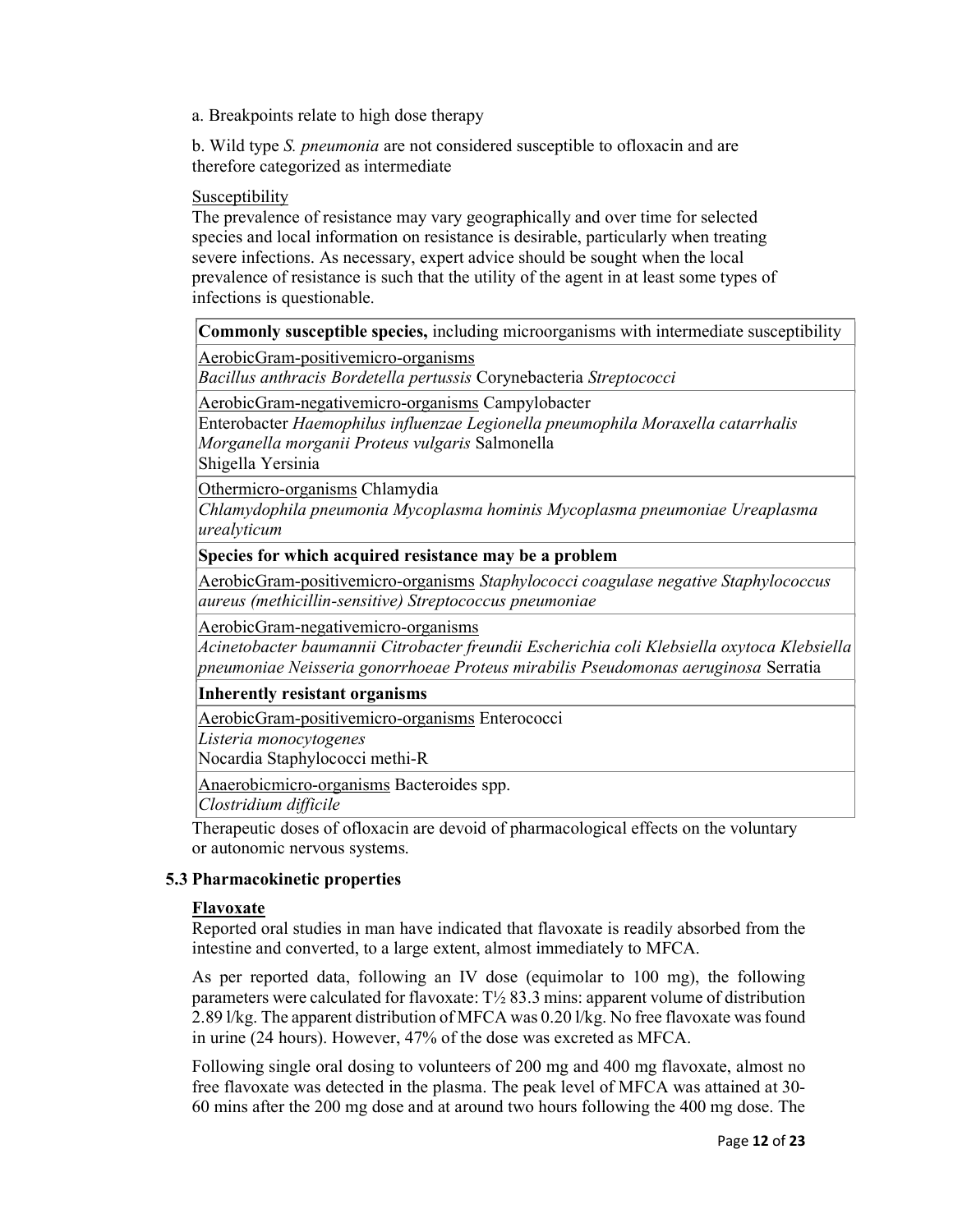AUC for the 400 mg dose was approximately twice as large as the AUC for the 200 mg dose. About 50% of the dose was excreted as MFCA within 12 hours; most being excreted within the first 6 hours.

After repeated oral dosing (200 mg, TDS, 7 days) the cumulative excretion of metabolites stabilised at 60% of the dose on the third day remaining almost unchanged after one week

# **Ofloxacin**

Ofloxacin is almost completely absorbed after oral administration. The peak serum concentration, after a single dose of 200 mg, averages 2.5 to 3µg/ml within one hour. The serum elimination half-life is 6-7 hours and is linear. The apparent volume of distribution is 120 litres. Following multiple dosing, the serum concentration is not significantly increased (multiplication factor approximately 1.5). Ofloxacin concentrations in the urine and at the site of urinary tract infections exceed those measured in serum by 5 to 100- fold. Ofloxacin is primarily excreted unchanged in the urine.

In renal insufficiency the dose should be reduced.

No clinically relevant interactions were seen with food and no interaction was found between ofloxacin and theophylline.

# 6. Nonclinical properties

# 6.1 Animal Toxicology or Pharmacology

Reported non-clinical data reveal no special hazard for humans based on conventional studies of safety pharmacology, repeated dose toxicity, genotoxicity, and toxicity to reproduction and development. Carcinogenicity studies have not been performed.

# 7. Description

# Flavoxate hydrochloride

Flavoxate hydrochloride is a synthetic urinary tract spasmolytic. Chemically, flavoxate hydrochloride is 2-piperidinoethyl 3-methyl-4-oxo-2-phenyl-4 H-1-benzopyran-8 carboxylate hydrochloride. The empirical formula of flavoxate hydrochloride is  $C_{24}H_{25}NO_4 \cdot HCl$ . The molecular weight is 427.94. The chemical structure is:



Flavoxate hydrochloride is a white to almost white crystalline powder which is slightly soluble in ethanol (95 percent) and in water; sparingly soluble in dichloromethane.

# **Ofloxacin**

Ofloxacin tablets are a synthetic broad-spectrum antimicrobial agent for oral administration. Chemically, ofloxacin, USP, a fluorinated carboxyquinolone, is the racemate, (±)-9-fluoro-2,3-dihydro-3-methyl-10-(4-methyl-1-piperazinyl)-7-oxo-7H-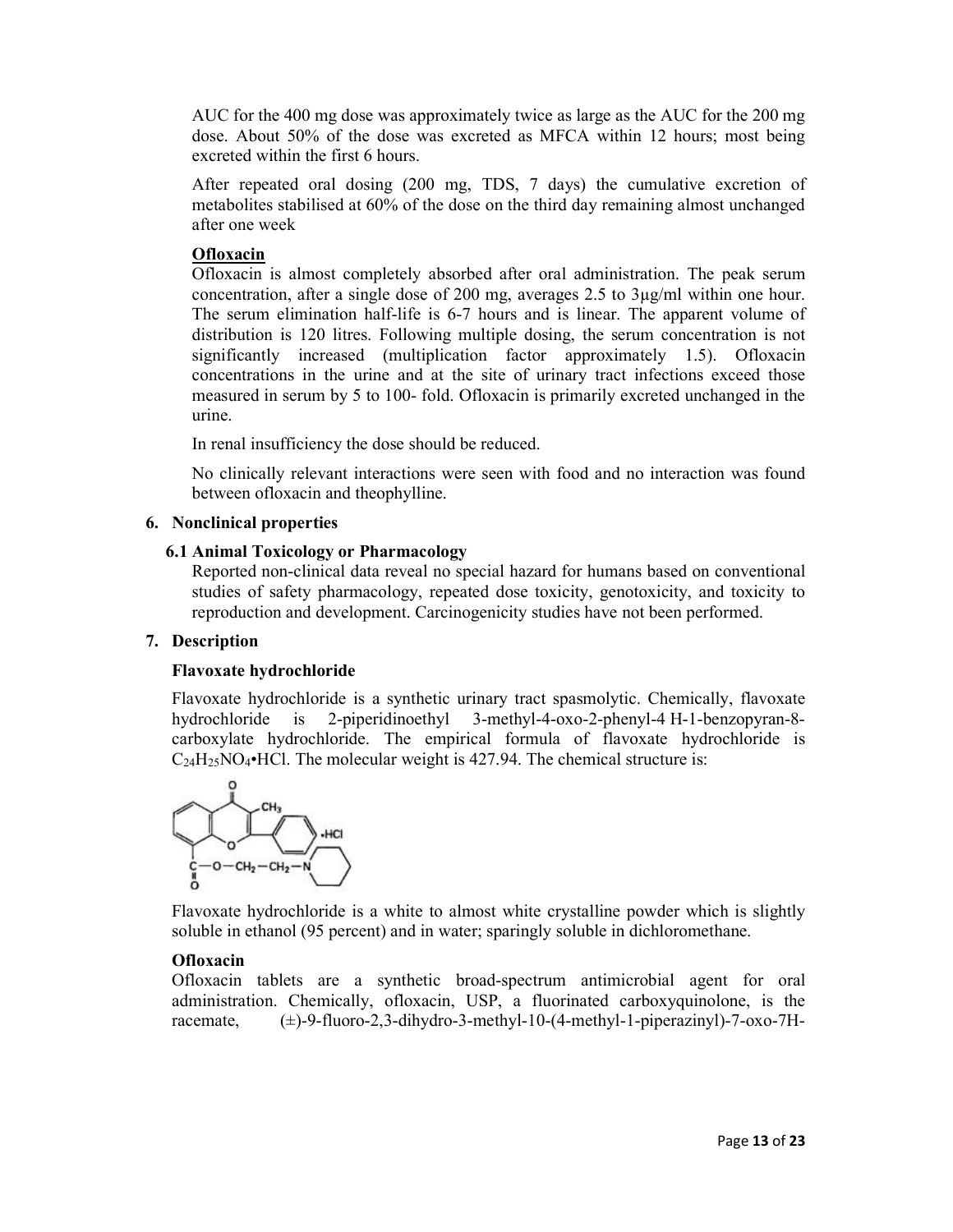pyrido[1,2,3-de]-1,4-benzoxazine-6-carboxylic acid having chemical formula is  $C_{18}H_{20}FN_{3}O_{4}$  and molecular weight is 361.4. The chemical structure is:



Ofloxacin is pale yellow to bright yellow crystalline powder which is soluble in glacial acetic acid, slightly soluble in water, dichloromethane and methanol.

Flavoxate Hydrochloride and Ofloxacin Tablets are white capsule shaped film coated tablets. The excipients used are Lactose, Microcrystalline Cellulose, Pregelatinised Starch, Sodium Starch Glycolate, Talc, Colloidal Silicon Dioxide, Magnesium Stearate, Methocel, Polyethylene Glycol, Titanium Dioxide.

# 8. Pharmaceutical particulars

8.1 Incompatibilities

None Stated

# 8.2 Shelf-life

Do not use later than date of expiry

- 8.3 Packaging information FLAVOSPAS-O is packed in blister strips of 10 tablets.
- 8.4 Storage and handing instructions Store in a cool, dry place. Protect from light.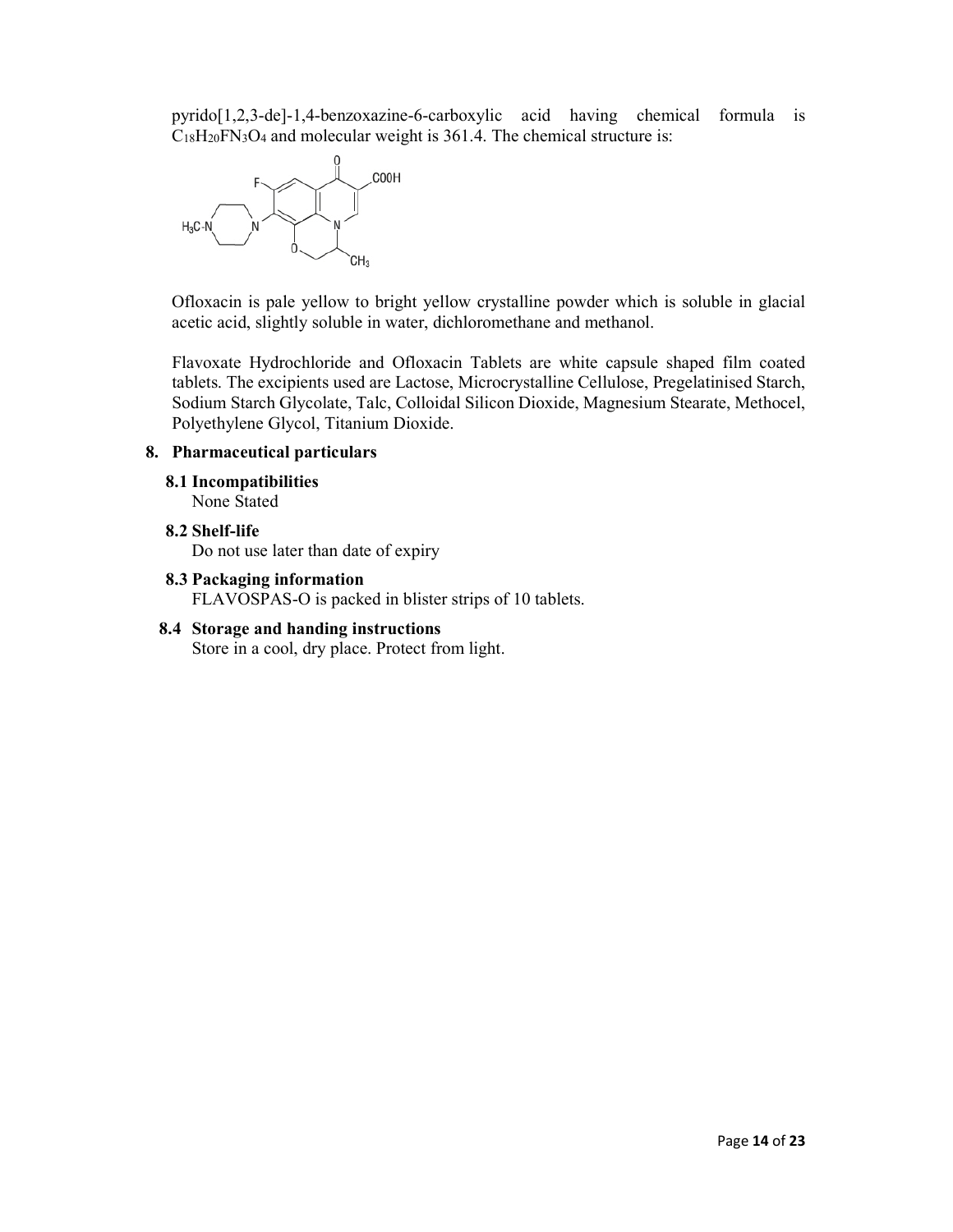# 9. Patient Counselling Information

# Read all of this leaflet carefully before you start using this medicine because it contains important information for you.

- Keep this leaflet. You may need to read it again.
- If you have any further questions, ask your doctor or pharmacist.

• This medicine has been prescribed for you only. Do not pass it on to others. It may harm them, even if their signs of illness are the same as yours.

• If you get any side effects, talk to your doctor or pharmacist. This includes any possible side effects not listed in this leaflet. See section 9.4.

# What is in this leaflet:

- 1. What FLAVOSPAS-O is and what they are used for
- 2. What you need to know before you use FLAVOSPAS-O
- 3. How to use FLAVOSPAS-O
- 4. Possible side effects
- 5. How to store FLAVOSPAS-O
- 6. Contents of the pack and other information

# 9.1 What FLAVOSPAS-O is and what it is used for.

FLAVOSPAS-O is a combination of Flavoxate Hydrochloride and Ofloxacin. Flavoxate belong to a group of medicines which relieve and prevent muscle spasms and Ofloxacin is an antibiotic which works by killing bacteria that cause infections.

FLAVOSPAS-O is used for treatment of Uncomplicated Urethritis and Cystitis Complicated UTIs: Cystitis secondary to Urinary tract and Spinal abnormalities Urethritis and Cystitis following Catheterization, Instrumentation and Surgical procedures UTI secondary to Pelvic Inflammatory Disease, Cervicitis, Vaginitis and Proctitis, Acute Prostatitis.

# 9.2 What you need to know before you use FLAVOSPAS-O.

# Do not use FLAVOSPAS-O if:

 You are allergic to flavoxate hydrochloride, ofloxacin or to any of the other ingredients of this medicine.

Signs of an allergic reaction include: a rash, swallowing or breathing problems, swelling of the lips, face, throat and tongue.

- You have ever had swelling of the tendons (called tendinitis) which can affect areas such as the wrist or the achilles tendon
- You have epilepsy or are at risk of fits You have a problem with your red blood cells known as 'glucose-6-dehydrogenase deficiency'
- You are pregnant or breast-feeding (see 'Pregnancy and breast-feeding' section below)
- You are under 18 years of age or are still growing
- If you have a gastrointestinal disease that affects the normal passage of food (obstruction);
- If you have an gastro-intestinal bleeding
- If you have a muscular inability to swallow (achalasia)
- If you are not able to completely empty your bladder (urinary retention)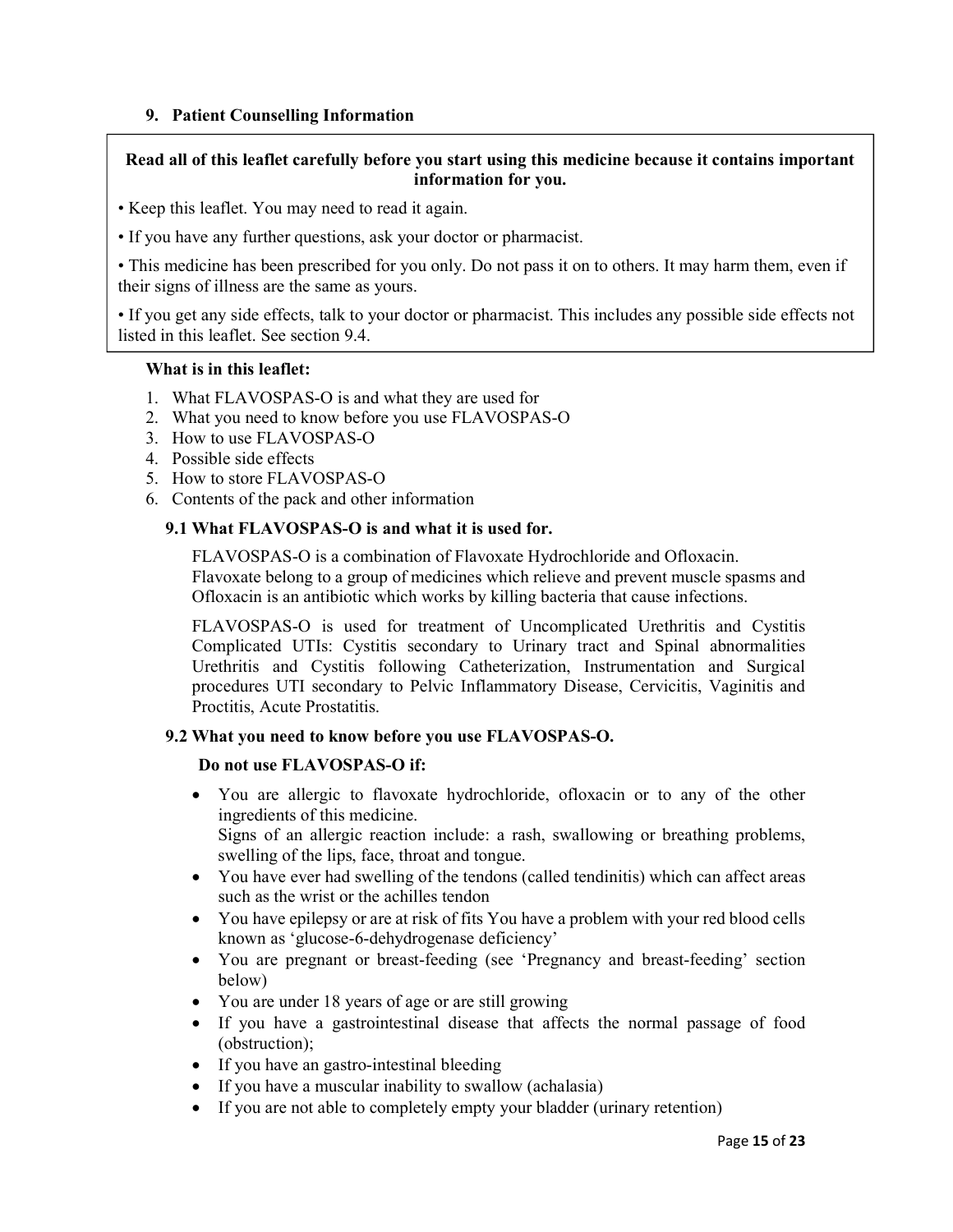- If you are being treated for an eye disease called glaucoma
- If you have a disease which causes general weakness and fatigability of the muscles (myasthenia gravis)

Do not take this medicine if the above applies to you. If you are not sure, talk to your doctor or pharmacist before taking FLAVOSPAS-O.

# Warnings and precautions

You should not take fluoroquinolone/quinolone antibacterial medicines, including FLAVOSPAS-O, if you have experienced any serious adverse reaction in the past when taking a quinolone or fluoroquinolone. In this situation, you should inform your doctor as soon as possible

Talk to your doctor or pharmacist before taking FLAVOSPAS-O:

- o if you have liver or kidney problems
- o You have heart disease or problems with your heartbeat
- o You have received a transplantation
- o You have nerve problems (peripheral neuropathy)
- o You are taking medicines that can affect your heart (see section Taking other medicines)
- o You were born with or have family history of prolonged QT interval (seen on ECG, electrical recording of the heart)
- o You have a salt imbalance in the blood (especially low levels of potassium or magnesium in the blood)
- o You have a very slow heart rhythm (called 'bradycardia')
- o You have a weak heart (heart failure)
- o You have a history of heart attack (myocardial infarction)
- o You are female or elderly
- o You are taking other medicines that result in abnormal ECG changes (see section Taking other medicines)
- o You have or have ever had any mental health problems
- o You suffer from a condition called myasthenia gravis, which causes muscle weakness and excessive muscle fatigue
- o You have been told by your doctor that you cannot tolerate some sugars.
- o You have been diagnosed with an enlargement or 'bulge' of a large blood vessel (aortic aneurysm or large vessel peripheral aneurysm)
- o You have experienced a previous episode of aortic dissection (a tear in the aorta wall)
- o You have a family history of aortic aneurysm or aortic dissection or other risk factors or predisposing conditions (e.g. connective tissue disorders such as Marfan syndrome or vascular Ehlers-Danlos syndrome, or vascular disorders such as Takayasu arteritis, giant cell arteritis, Behcet's disease, high blood pressure, or known atherosclerosis)

# If you feel sudden, severe pain in your abdomen, chest or back, go immediately to an emergency room. If you are not sure if any of the above apply to you, talk to your doctor or pharmacist before taking this medicine.

There have been very rare reports of potentially life-threatening skin rashes (Stevens-Johnson Syndrome, Toxic Epidermal Necrolysis) with the use of FLAVOSPAS-O tablets. Symptoms of which may include: flu-like symptoms followed by a painful red or purplish rash that spreads and blisters. If you develop any of the above you must stop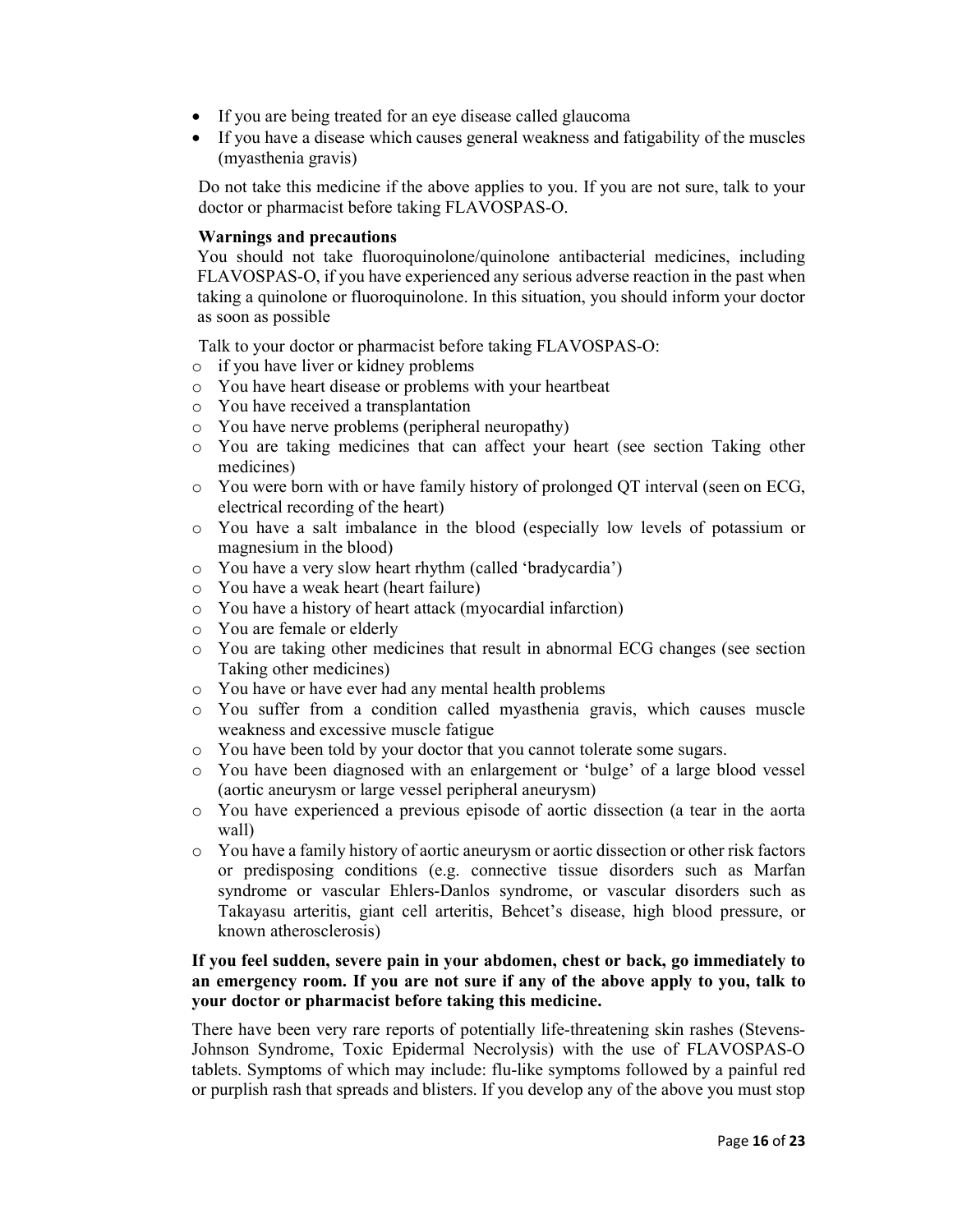taking your medicine and inform your doctor straight away. FLAVOSPAS-O tablets are not recommended if you have a suspected MRSA infection.

While being treated with FLAVOSPAS-O tablets, avoid strong sunlight and do not use sun lamps or solariums, as your skin may be more sensitive to light.

If you experience pain in your fingers or toes whilst being treated with FLAVOSPAS-O tablets, tell your doctor or nurse immediately.

If you are not sure if any of the above apply to you, talk to your doctor or pharmacist before taking FLAVOSPAS-O tablets.

### When taking this medicine

Pain and swelling in the joints and inflammation or rupture of tendons may occur rarely. Your risk is increased if you are elderly (above 60 years of age), have received an organ transplant, have kidney problems or if you are being treated with corticosteroids. Inflammation and ruptures of tendons may occur within the first 48 hours of treatment and even up to several months after stopping of FLAVOSPAS-O therapy. At the first sign of pain or inflammation of a tendon (for example in your ankle, wrist, elbow, shoulder or knee), stop taking FLAVOSPAS-O, contact your doctor and rest the painful area. Avoid any unnecessary exercise as this might increase the risk of a tendon rupture.

You may rarely experience symptoms of nerve damage (neuropathy) such as pain, burning, tingling, numbness and/or weakness especially in the feet and legs or hands and arms. If this happens, stop taking FLAVOSPAS-O and inform your doctor immediately in order to prevent the development of potentially irreversible condition.

### Prolonged, disabling and potentially irreversible serious side effects

Fluoroquinolone/quinolone antibacterial medicines, including FLAVOSPAS-O, have been associated with very rare but serious side effects, some of them being long lasting (continuing months or years), disabling or potentially irreversible. This includes tendon, muscle and joint pain of the upper and lower limbs, difficulty in walking, abnormal sensations such as pins and needles, tingling, tickling, numbness or burning (paraesthesia), sensory disorders including impairment of vision, taste and smell, and hearing, depression, memory impairment, severe fatigue, and severe sleep disorders.

If you experience any of these side effects after taking FLAVOSPAS-O, contact your doctor immediately prior to continuing treatment. You and your doctor will decide on continuing the treatment considering also an antibiotic from another class.

### Other medicines and FLAVOSPAS-O

Please tell your doctor or pharmacist if you are taking or have recently taken any other medicines. This includes medicines you buy without a prescription, including herbal medicines. This is because FLAVOSPAS-O can affect the way some other medicines work. Also some medicines can affect the way FLAVOSPAS-O works.

### In particular, tell your doctor if you are taking the following:

- Medicines to thin the blood such as warfarin
- Methotrexate used for rheumatism or cancer

Other medicines that can alter your heart rhythm:

- Medicines that belong to the group of antiarrhythmics (e.g. quinidine, hydroquinidine, disopyramide, amiodarone, sotalol, dofetilide, ibutilide)
- Tricyclic antidepressants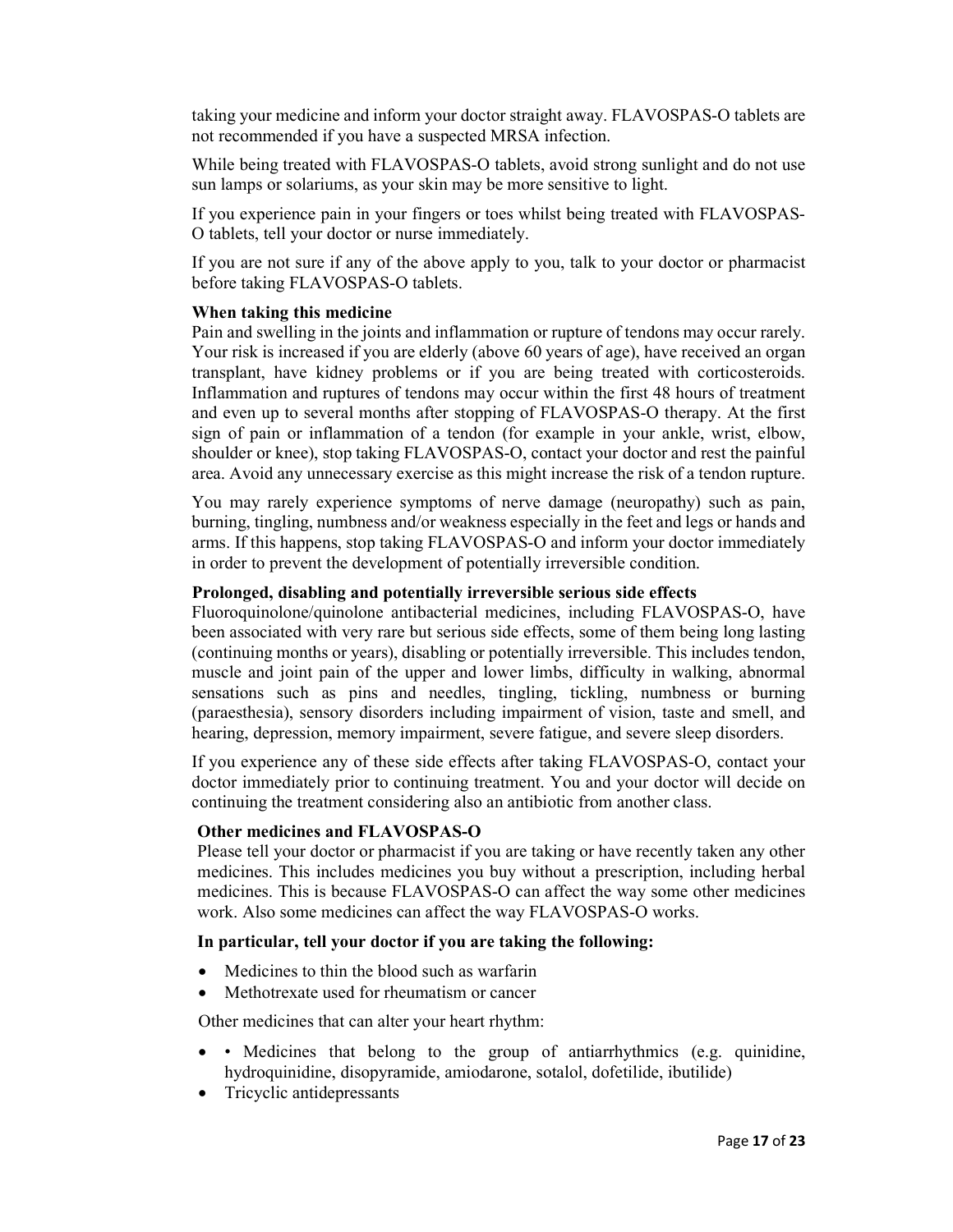- Some antimicrobials (that belong to the group of macrolides)
- Some antipsychotics

# The following medicines can change the way FLAVOSPAS-O tablets work or FLAVOSPAS-O tablets may change the way some of these medicines work:

- Medicines used to stop your blood from clotting
- Medicines used for high blood pressure
- Medicines that contain iron (for anaemia) or zinc
- Medicines that help put you to sleep (anaesthetics)
- Water tablets (diuretics) such as furosemide
- Antacids that contain magnesium or aluminium used for indigestion
- Glibenclamide used for diabetes
- Probecenid used for gout
- Cimetidine used for stomach ulcers or indigestion
- Sucralfate used for stomach ulcers

# The following medicines, when taken with FLAVOSPAS-O tablets, can increase the chance of you getting side effects:

- Other antibiotics (such as erythromycin, azithromycin or clarithromycin)
- Medicines for depression (such as amitriptyline, clomipramine or imipramine)
- Theophylline used for breathing problems
- Medicines used to control your heartbeat (such as amiodarone, quinidine, procainamide, or disopyramide)
- Non steroidal anti-inflammatory drugs (NSAIDs) used for pain relief and inflammation (such as ibuprofen, diclofenac or indometacin)
- Corticosteroids used for inflammation
- Antipsychotics used to treat psychiatric disorders such as schizophrenia and bipolar disorder.

# Children

FLAVOSPAS-O should not be used in children younger than 12 years of age.

# Taking FLAVOSPAS-O tablets with food and drink

Do not drink alcohol while taking FLAVOSPAS-O tablets. This is because it may make you feel dizzy or sleepy.

# Pregnancy and breast-feeding

If you are pregnant or breast-feeding, think you may be pregnant or are planning to have a baby, ask your doctor or pharmacist for advice before taking this medicine.

# Driving and using machines

You may feel sleepy or dizzy or have problems with your eyesight while taking this medicine. If you experience any of these effects don't drive or use machinery.

# 9.3 How to use FLAVOSPAS-O

Always take FLAVOSPAS-O exactly as your doctor has told you. You should check with your doctor or pharmacist if you are not sure.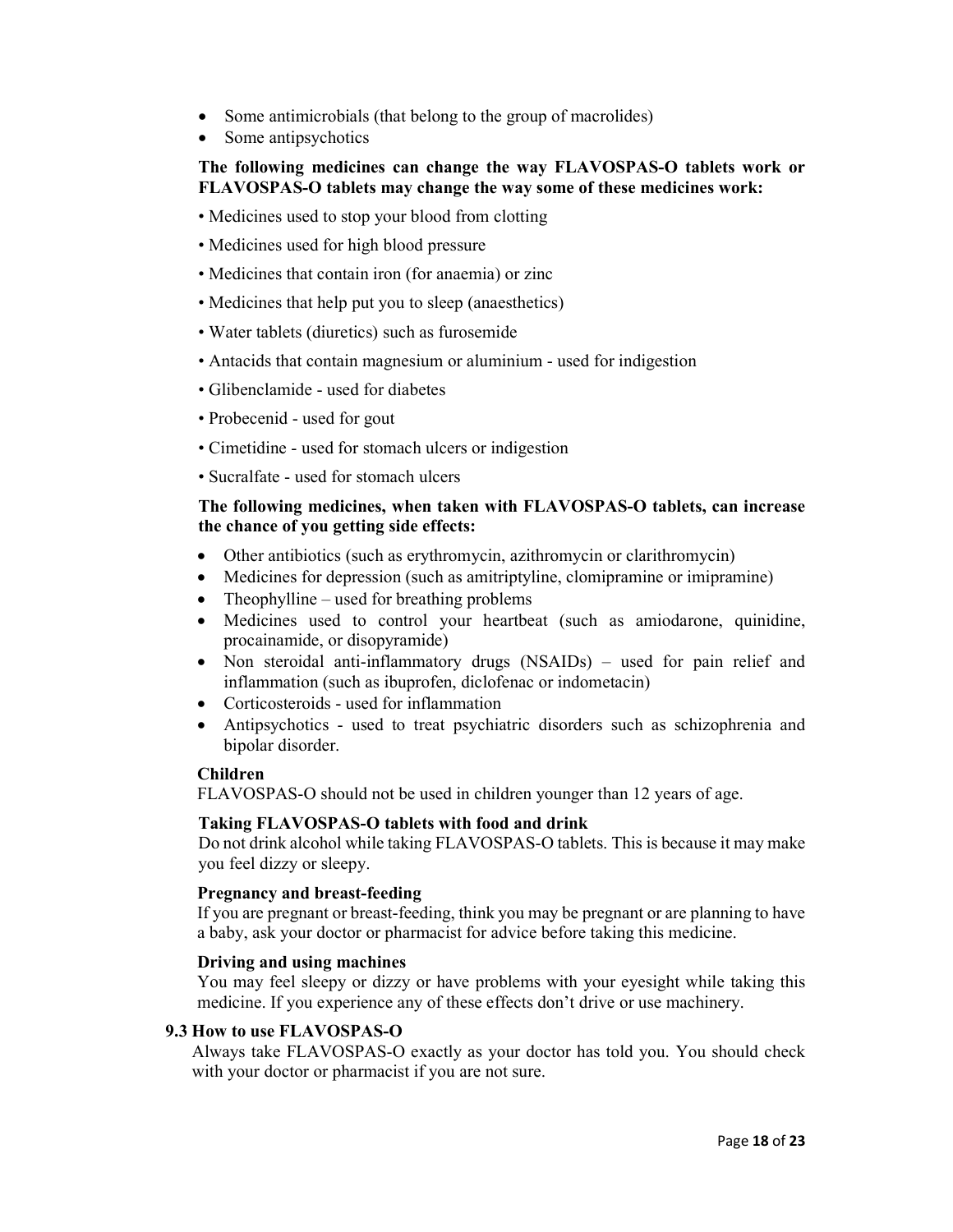Carefully read the label from the pharmacist. Ask your pharmacist if you are not sure about the dose to take. The medicine should be taken for the prescribed number of days.

### Taking this medicine

- Take this medicine by mouth
- Swallow the tablets whole with a drink of water
- The tablets should be taken after a meal in order to prevent nausea

• When taking FLAVOSPAS-O tablets, avoid strong sunlight and do not use sun lamps or solaria

• Medicines containing iron (for anaemia), antacids (for indigestion or heartburn) or sucralfate (for stomach ulcers) should be avoided for two hours before or after taking FLAVOSPAS-O Tablets

• If you feel the effect of your medicine is too weak or strong, do not change the dose yourself, but ask your doctor

• When taking FLAVOSPAS-O tablets, if your eyesight becomes impaired or if your eyes seem to be otherwise affected, consult an eye specialist immediately.

#### When to take your medicine

- The length of your treatment will depend on how serious your infection is
- Treatment should not be longer than 2 months
- Higher doses should be taken in two doses, one in the morning and one in the evening

### Kidney or liver problems

If you have any kidney or liver problems you may be given a lower dose.

### Children and Adolescents:

This medicine should not be given to children or adolescents.

#### Urine Tests

Taking FLAVOSPAS-O tablets may affect the results of some urine tests. If you are going to have a urine test, it is important to tell your doctor you are taking FLAVOSPAS-O tablets.

#### If you take more FLAVOSPAS-O than you should

If you have too much of this medicine, talk to your doctor straightaway. Take the medicine pack with you. This is so the doctor knows what you have taken. The following effects may happen: feeling confused or dizzy, loss of consciousness, fits, feeling sick or blood in your stools.

# If you forget to take FLAVOSPAS-O

If you forget to take a dose, take it as soon as you remember. However, if it is nearly time for the next dose, skip the missed dose. Do not take a double dose to make up for a forgotten dose.

# If you stop taking FLAVOSPAS-O

Do not stop taking this medicine without talking to your doctor. You should not stop taking FLAVOSPAS-O just because you feel better. This is because the infection may come back or get worse again.

If you have any further questions on the use of this medicine, ask your doctor or pharmacist.

#### 9.4 Possible Side Effects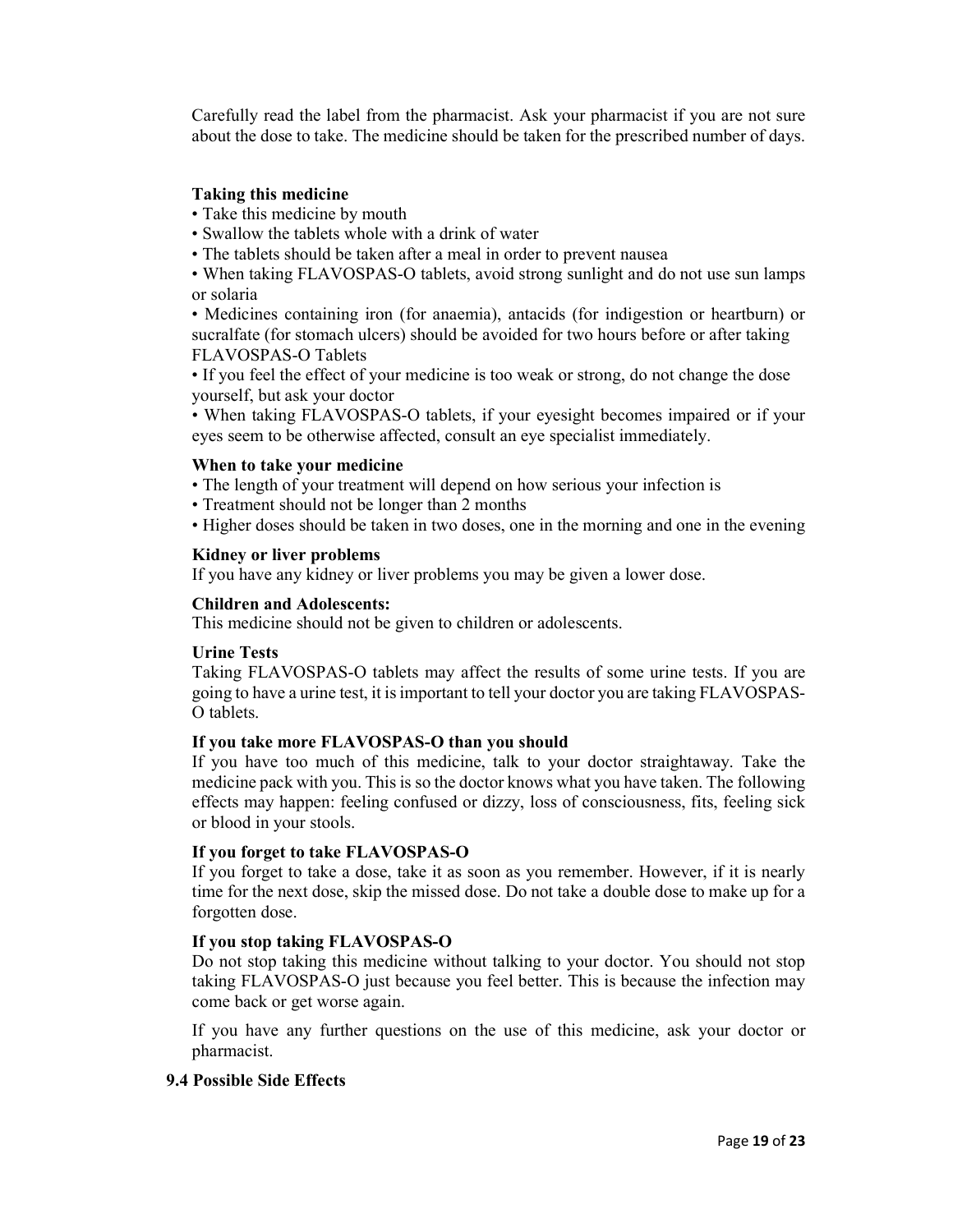Like all medicines, these suspension can cause side effects, although not everybody gets them.

# Stop taking FLAVOSPAS-O tablets and see a doctor or go to a hospital straight away if:

• You have an allergic reaction. The signs may include a rash, joint pain, swallowing or breathing problems, swelling of your lips, face, throat or tongue

# Stop taking FLAVOSPAS-O tablets and see a doctor straight away if you notice any of the following serious side effects - you may need urgent medical treatment:

# Very Rare (affects less than 1 in 10,000 people)

• An uneven or fast heartbeat, you may also feel faint

• Watery diarrhoea, which may have blood in it, possibly with stomach cramps and a high temperature

- Fits
- Hearing problems or hearing loss
- Liver problems that may cause your eyes or skin to go yellow (jaundice)

• Severe skin rashes (Stevens-Johnson Syndrome, Toxic Epidermal Necrolysis) which may include blistering or peeling of the skin around the lips, eyes, mouth, nose and genitals. Symptoms may include flu-like symptoms followed by a painful red or purplish rash that spreads and blisters. If you develop any of the above you must stop taking this medicine and inform your doctor straight away

- Skin rashes caused by strong sunlight
- Feeling faint, light-headed or dizzy, due to low blood pressure
- Muscle weakness, joint and muscle pains
- Feeling weak or irritable, sweating and/or trembling. This could be due to lowering of blood sugar levels

• Feeling thirsty and passing water more often than usual. This could be due to a raise in blood sugar levels

- Swelling or discomfort in your tendons, such as in the achilles tendon
- Severe inflammation of the kidneys, which may result in your kidneys stopping working. Signs may include a rash, high temperature and general aches and pains

• Severe depression or mental illness. Some people who are depressed think of harming or killing themselves

• Very rare cases of long lasting (up to months or years) or permanent adverse drug reactions, such as tendon inflammations, tendon rupture, joint pain, pain in the limbs, difficulty in walking, abnormal sensations such as pins and needles, tingling, tickling, burning, numbness or pain (neuropathy), depression, fatigue, sleep disorders, memory impairment, as well as impairment of hearing, vision, and taste and smell have been associated with administration of quinolone and fluoroquinolone antibiotics, in some cases irrespective of pre-existing risk factors.

# Rare (affects less than 1 in 1000 people)

• Numbness or tingling in the hands and feet or being very sensitive to touch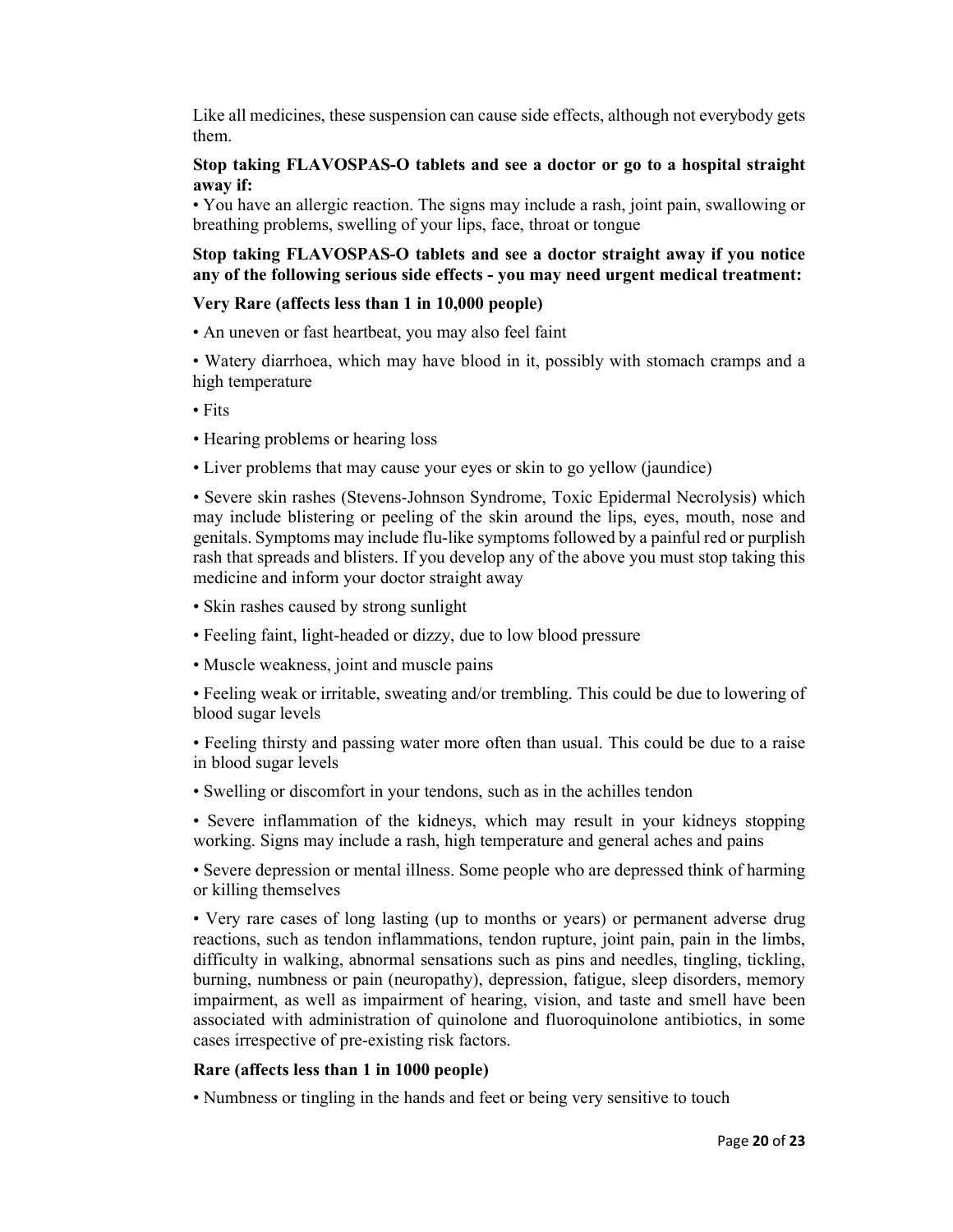- Hives, pruritus
- Inability to completely empty the bladder (urinary retention)
- Fatigue

### Frequency Unknown

- Abnormal fast heart rhythm
- Life-threatening irregular heart rhythm

• Alteration of the heart rhythm (called 'prolongation of QT interval', seen on ECG, electrical activity of the heart)

- Indigestion, flatulence (passing wind), constipation
- Fever, pain (back, chest, limbs)
- Severe abdominal pain (pancreatitis)
- Impaired hearing
- Inflammation of the eye (uveitis)
- Skin redness with extensive scaling (exfoliative dermatitis)
- Loss of appetite, skin and eyes becoming yellow in colour, dark-coloured urine,

itching, or tender stomach (abdomen). These may be signs of liver problems which may include a fatal failure of the liver

- Liver problems
- Problems with eyesight

# Tell your doctor or pharmacist if any of the following side effects get serious or lasts longer than a few days:

# Uncommon (affects less than 1 in 100 people)

• Feeling sick (nausea), being sick (vomiting), dryness of mouth, gastric pain and upset stomach (dyspepsia)

- Headaches, sleeping problems, feeling dizzy or restless
- Skin rash or itching

# Rare (affects less than 1 in 1000 people)

• Loss of appetite

• Feeling confused or anxious, nightmares, seeing things that are not there, depression and mental illness, feeling drowsy, trembling, problems walking due to poor muscle control

- Changes in eyesight
- Changes in or loss of your sense of taste or smell
- Changes in levels of liver enzymes shown in blood tests
- A general feeling of being unwell

# Very Rare (affects less than 1 in10,000 people)

• Feeling tired, faint, dizzy and having pale skin. These could be signs of anaemia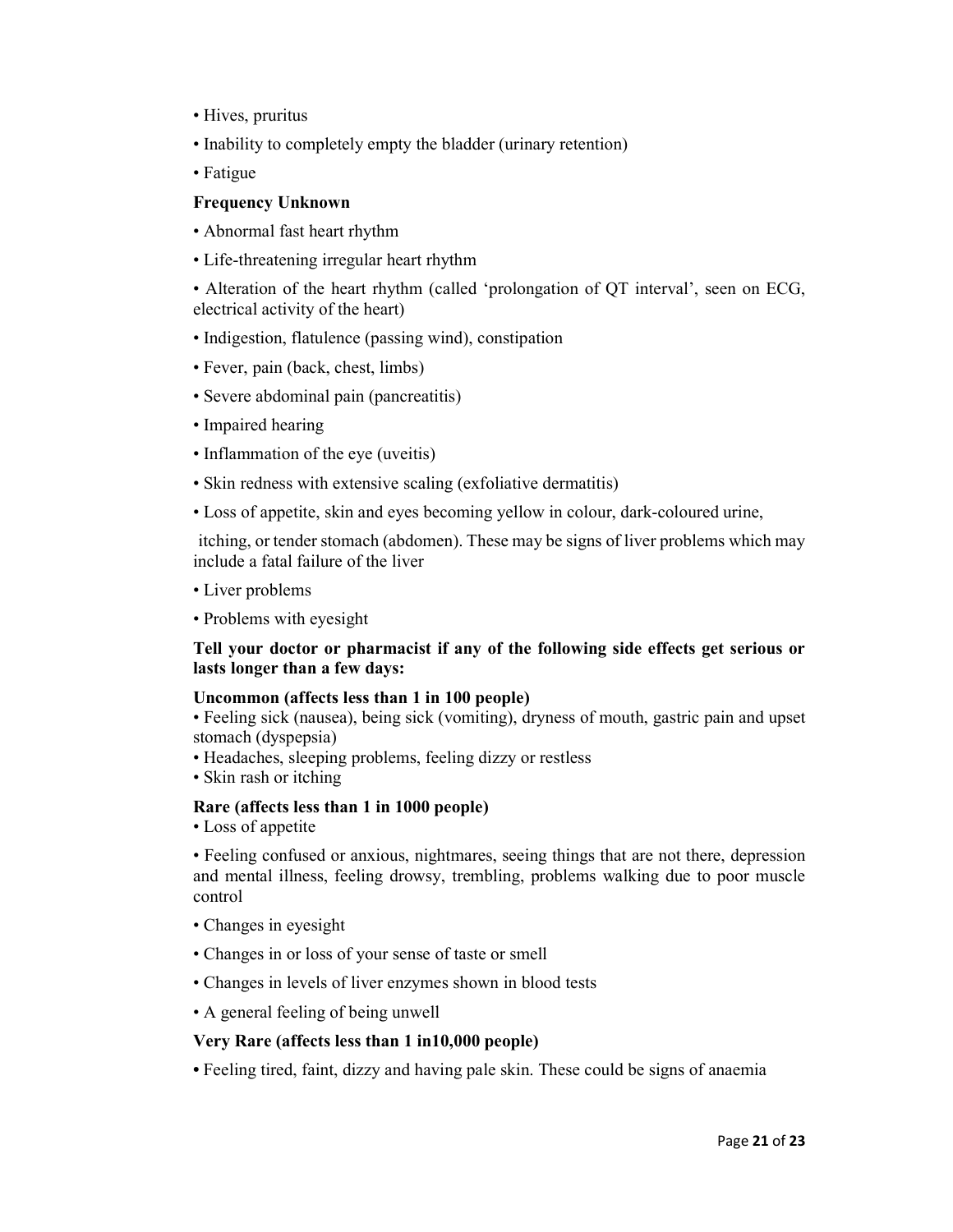• You may bruise more easily than usual. This could be because of a blood problem called 'thrombocytopenia'

• Cough or shortness of breath, caused by lung inflammation

# Not known (frequency cannot be estimated from the available data)

- Persistent headache with or without blurred vision (benign intracranial hypertension)
- Hypersensitivity, anaphylactic reaction, anaphylactic shock
- Confusional state
- Glaucoma
- Fast or irregular heartbeats (called palpitations)

• Yellowing of the skin and eyes (Jaundice), liver disorders, abnormal results of liver function tests (hepatic enzyme abnormal)

• Redness (of the skin).

It is possible that FLAVOSPAS-O may trigger an attack of porphyria (a rare illness which affects the metabolism) in some patients.

Tell your doctor if any of the side effects gets serious or lasts longer than a few days, or if you notice any side effects not listed in this leaflet.

#### Reporting of side effects

If you get any side effects, talk to your doctor, pharmacist or nurse. This includes any possible side effects not listed in this leaflet. You can also report side effects directly via any point of contact of Torrent Pharma available at: http://www.torrentpharma.com/Index.php/site/info/adverse\_event\_reporting. By reporting side effects, you can help provide more information on the safety of this medicine.

# 9.5 How to store FLAVOSPAS-O

Store in a cool, dry place. Protect from light.

#### 9.6 Contents of the pack and other information

#### What FLAVOSPAS-O contains:

The active substance in this product is Flavoxate Hydrochloride and Ofloxacin.

The other ingredients are Lactose, Microcrystalline Cellulose, Pregelatinised Starch, Sodium Starch Glycolate, Talc, Colloidal Silicon Dioxide, Magnesium Stearate, Methocel, Polyethylene Glycol, Titanium Dioxide.

# 10. Details of manufacturer

Manufactured in India by: Windlas Healthcare (P) Limited. Plot no.183 & 192, Mohabewala Industrial Area, Dehradun- 248 110, Uttarakhand.

11. Details of permission or licence number with date Mfg Lic No. 47/UA/2009 issued on 03/09/2020

# 12. Date of revision

Dec 2020